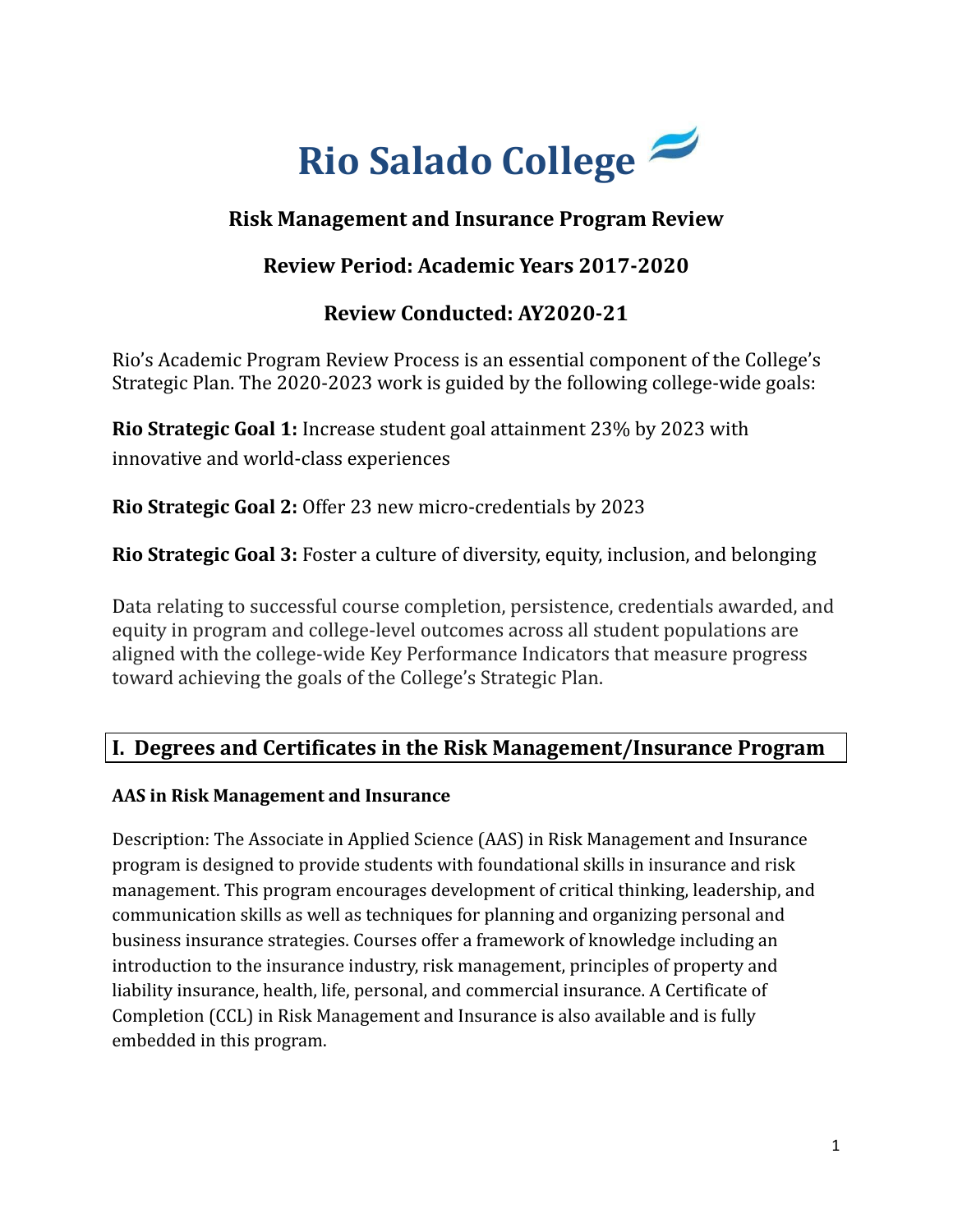#### **CCL in Risk Management and Insurance**

**Description:** The Certificate of Completion (CCL) in Risk Management and Insurance program is designed to provide students with foundational skills in insurance and risk management. Courses offer a framework of knowledge including an introduction to the insurance industry, risk management, principles of property and liability insurance, health, life, personal, and commercial insurance. An Associate in Applied Science (AAS) in Risk Management and Insurance is also available.

## **II. Program Purpose and Mission**

Rio Salado's Risk Management and Insurance program is the first of its kind in Arizona and for community colleges. It was developed as a direct response to an industry need to fill current job vacancies and projected employment shortfalls in the insurance industry. The program was designed by Rio Salado College in collaboration with 35 insurance professionals from 20 diverse insurance companies and associations. It prepares individuals for entry-level jobs in the growing insurance industry and enhances the skills of current insurance employees. In 2018, all the insurance courses with GBS prefixes were switched to the INS prefix to differentiate them from general business courses. In 2019, the program was renamed from Insurance Studies to Risk Management and Insurance. The rationale for renaming the program was due to risk management being a more inclusive term than insurance. At that time, courses specific to risk management were added to the restricted electives list.

The Certificate of Completion (CCL) in Risk Management and Insurance and Associate in Applied Science (AAS) in Risk Management and Insurance are geared toward workforce development. Graduates of these programs are exposed to the knowledge, skills, and abilities needed in the fields of risk management and insurance. Throughout the Risk Management and Insurance program, students are exposed to various areas of specialization. Graduates with a CCL in Risk Management and Insurance and/or an Associate in Applied Science (AAS) in Risk Management and Insurance have the skills and knowledge that are needed to enter positions such as claim adjusters, underwriters, sales agents, customer service representatives, call center employees, risk managers, and investigators.

Rio Salado College's Risk Management and Insurance courses are offered in a flexible format through 14 or 8-week completion options with 48 start dates.

The Risk Management and Insurance Program core courses provide a high-quality curriculum that prepare students for The Institute's [Associate in General Insurance \(AINS\)](https://web.theinstitutes.org/exam-information)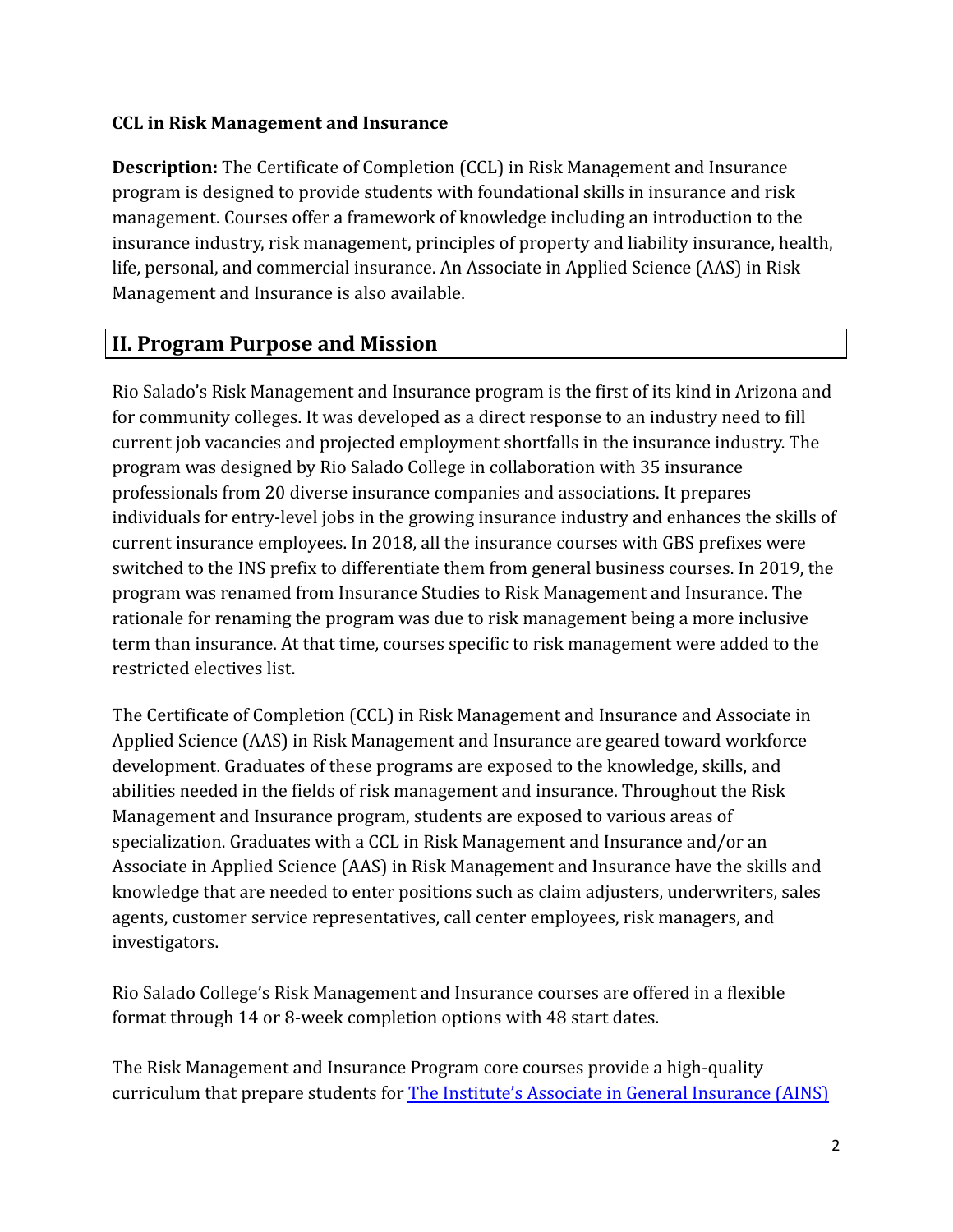[national exams](https://web.theinstitutes.org/exam-information). The INS100 course provides the overview for the industry, while the last three chapters and final exam of INS100 include the ethics component. In summer of 2019, State Farm paid for its employees enrolled in Rio's INS100 to take the AINS Ethics 311 Exam. As evidenced by the chart below, the pass rate was 100% for all students who attempted the exam.



**AINS Exam Results**

In fall of 2019, the industry partners requested that INS100 be modified to replace ETH311 content with ETH312 content. While ETH311 satisfied the ethics requirement for the AINS designation, it did not satisfy *all* The Institute designations. Students now take the ETH312 exam as a part of the course, which also satisfies requirements for The Institutes designations. Thus, a student who completes the AINS program and decides to continue working on their CPCU designation will not have to take a separate ethics class.

The AINS designation is broken into three parts, and each part is taught in three courses: INS200, INS205, INS210. By completing all three courses, the students have the information needed to pass the AINS exams. Below are the INS200 results for the State Farm cohort, which show an impressive pass rate for students who attempted all three parts of the exam: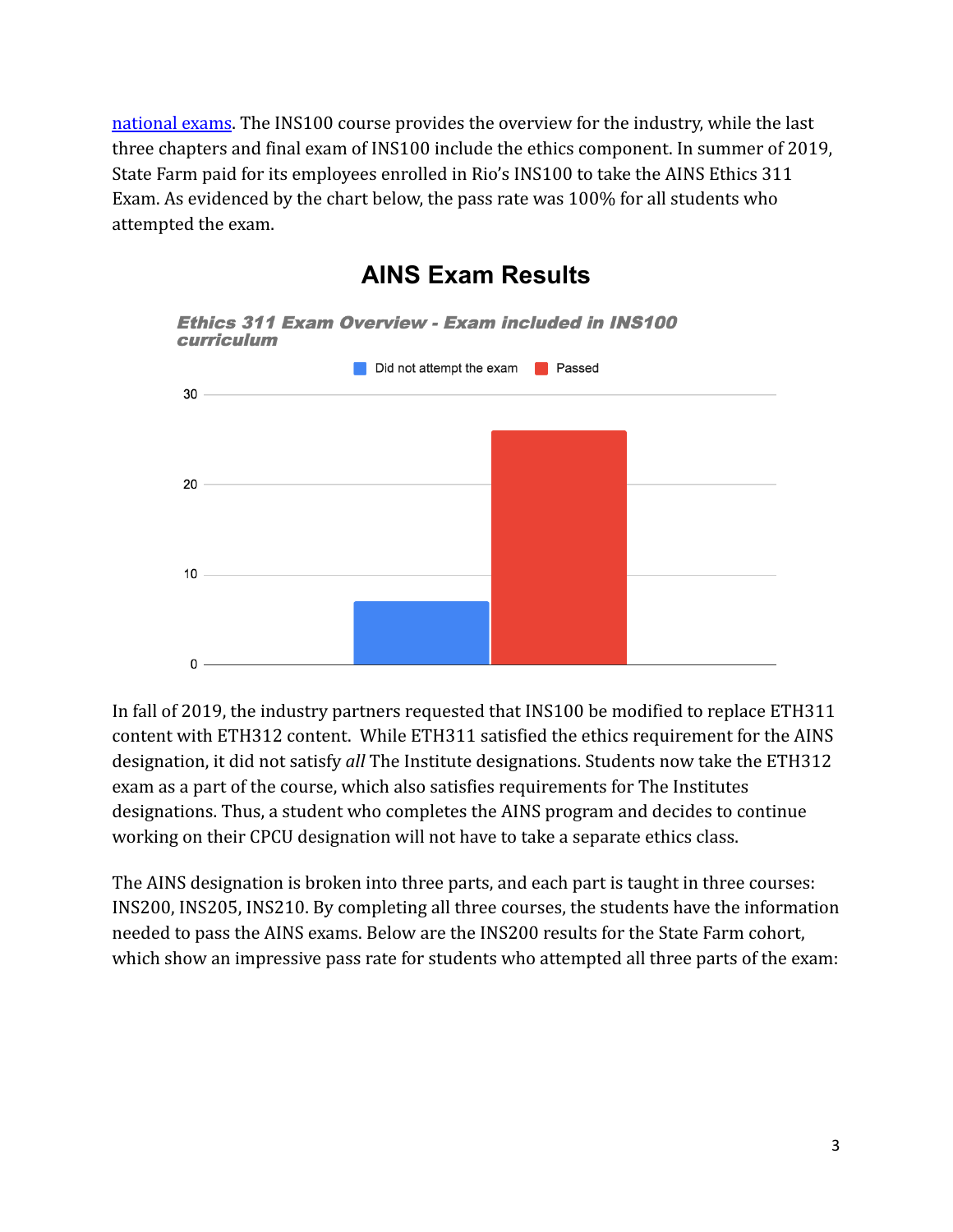#### **INS 200/AINS 21 RSC State Farm Onsite Cohort AINS segment Exam Overview**



Though we do not currently have a way to access historical AINS exam data for all our students, the department is working to set up a portal with The Institutes study group system to generate results for future AINS testing of Rio Salado students.

Restricted electives in the Risk Management and Insurance (AAS) program take students further into the risk management and insurance world to hone the skills needed in the field. While taking restricted elective courses, students can choose to work towards a second designation via one or more of the following paths:

Path One: The Institutes Associate in Claims (AIC) Professional Designation. The AIC designations are broken in four parts, and each part is taught in four courses. Rio Salado College offers two of the four courses (INS220 and INS225). Students can work toward their designation with the Institutes and can take the last two courses as a self-study from them.

Path Two: Associate in Risk Management (ARM) professional designation. The ARM designation is broken into three parts, which are taught in INS241, INS242, INS243.

Path Three: This path is geared to more interdisciplinary learning with an emphasis on the overall business environment. Restricted electives in the following categories can be taken: communications, finance, accounting, and marketing.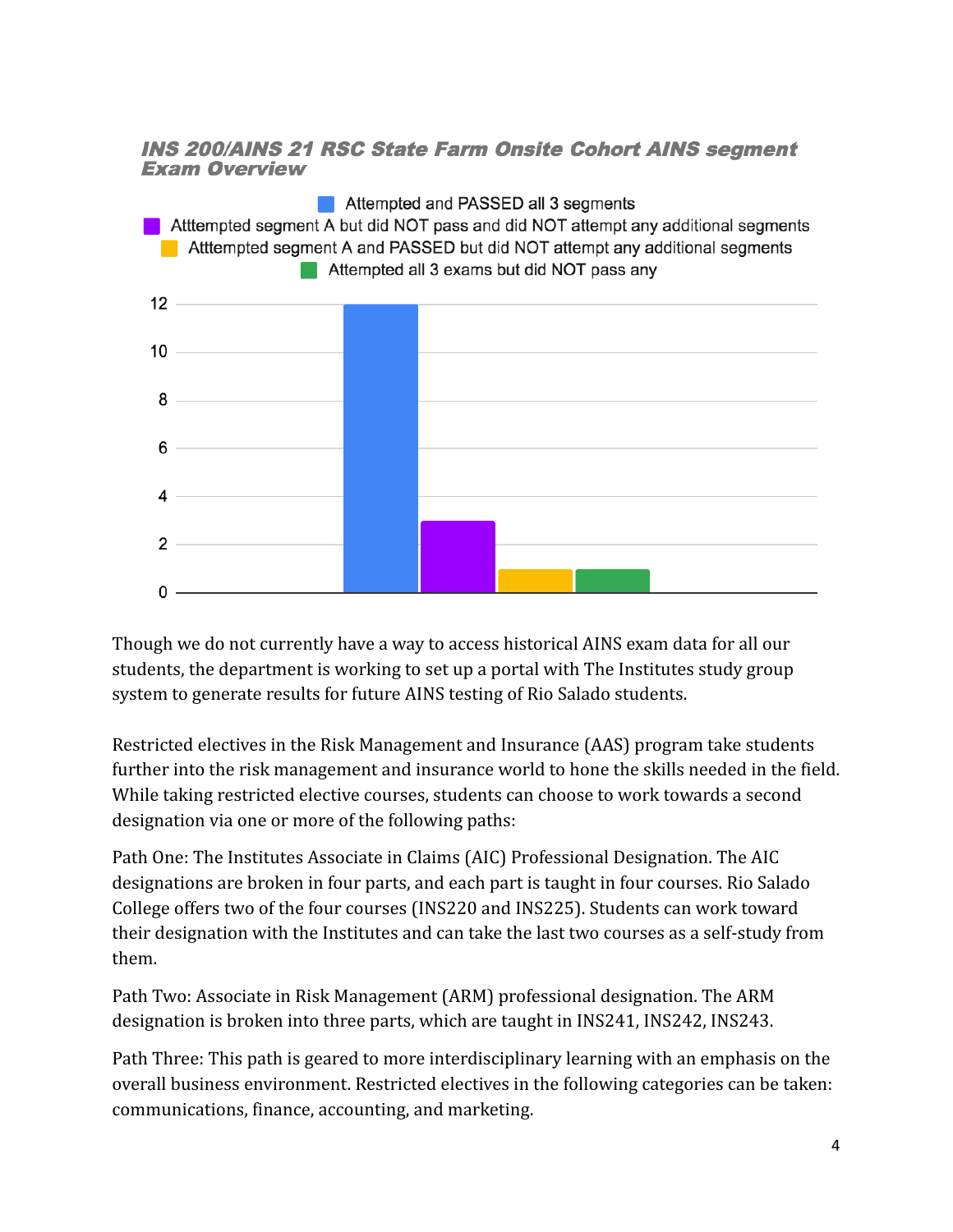The Risk Management and Insurance Program supports the college mission as stated below:

*We redefine the educational experience by anticipating the needs of our students and future workforce. We support learners where they are and provide high-quality, flexible, and accessible education to empower individual goal attainment, foster partnerships, and strengthen communities.*

The program was designed to anticipate the needs of our students and future workforce by preparing professionals to enter the field with the knowledge, skills, and industry-recognized designations necessary to succeed. Students have flexibility to accelerate their courses to achieve their personal and professional goals. Since its initial development in collaboration with 35 insurance professionals from 20 diverse insurance companies and associations, there have been continuing efforts to foster partnerships and secure ongoing support from the advisory committee. Communities of learning are built and strengthened through scholarships, internships, and apprenticeships.

|                                  | 2017           |       | 2018           |       | 2019 |       | 2020           |       |
|----------------------------------|----------------|-------|----------------|-------|------|-------|----------------|-------|
|                                  | N              | %     | $\mathbf N$    | %     | N    | %     | N              | %     |
| <b>Gender</b>                    |                |       |                |       |      |       |                |       |
| Female                           | 19             | 76.0% | 24             | 73%   | 18   | 60.0% | 31             | 86.1% |
| Male                             | 6              | 24.0% | 7              | 0.2   | 11   | 36.7% | 4              | 11.1% |
| Other/Not Specified              |                |       | $\overline{2}$ | 0.1   | 1    | 3.3%  | $\mathbf{1}$   | 2.8%  |
| <b>Ethnicity</b>                 |                |       |                |       |      |       |                |       |
| American Indian                  | $\mathbf{1}$   | 4.0%  | 5              | 14.3% | 3    | 9.4%  | $\overline{2}$ | 5.4%  |
| Asian                            |                |       |                |       |      |       |                |       |
| <b>Black or African American</b> | $\overline{3}$ | 12.0% | 5              | 14.3% | 5    | 15.6% | 6              | 16.2% |
| Hawaiian                         |                |       |                |       |      |       | $\mathbf{1}$   | 2.7%  |
| Hispanic or Latino               | 10             | 40.0% | 10             | 28.6% | 12   | 37.5% | 10             | 27.0% |
| White or Caucasian               | 11             | 44.0% | 14             | 40.0% | 11   | 34.4% | 16             | 43.2% |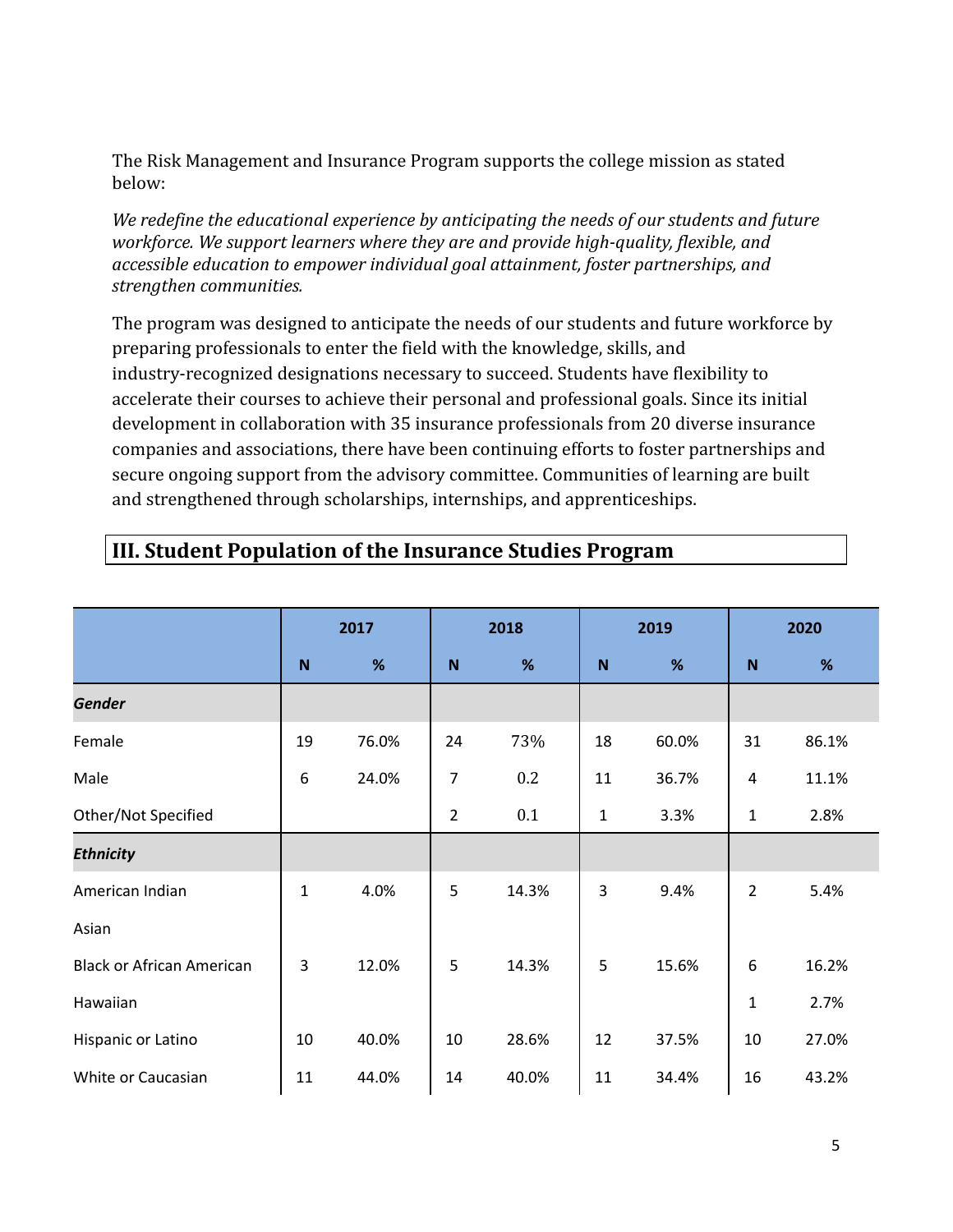| Other/Not Specified            |                         |       | $\mathbf{1}$   | 2.9%  | $\mathbf{1}$ | 3.1%  | $\overline{2}$ | 5.4%  |
|--------------------------------|-------------------------|-------|----------------|-------|--------------|-------|----------------|-------|
| <b>Age Group</b>               |                         |       |                |       |              |       |                |       |
| 19 and under                   | $\overline{2}$          | 7.7%  |                |       | $\mathbf{1}$ | 3.3%  |                |       |
| $20 - 29$                      | 9                       | 34.6% | 16             | 50.0% | 14           | 46.7% | 8              | 22.2% |
| 30-39                          | 8                       | 30.8% | 8              | 25.0% | 6            | 20.0% | 13             | 36.1% |
| 40-49                          | $\overline{\mathbf{4}}$ | 15.4% | 6              | 18.8% | 8            | 26.7% | 12             | 33.3% |
| 50 and over                    | 3                       | 11.5% | $\overline{2}$ | 6.3%  | $\mathbf{1}$ | 3.3%  | 3              | 8.3%  |
| <b>First Generation</b>        |                         |       |                |       |              |       |                |       |
| Yes                            | 19                      | 76.0% | 23             | 62.2% | 25           | 75.8% | 28             | 65.1% |
| No                             | 6                       | 24.0% | 8              | 21.6% | 5            | 15.2% | 8              | 18.6% |
| Other/Unknown                  |                         |       | 6              | 16.2% | 3            | 9.1%  | $\overline{7}$ | 16.3% |
| <b>Financial Aid Recipient</b> |                         |       |                |       |              |       |                |       |
|                                |                         |       |                |       |              |       |                |       |
| Yes                            | 14                      | 51.9% | 17             | 51.5% | 13           | 43.3% | 13             | 36.1% |

As evidenced in the chart above, the number of students enrolled in Risk Management and Insurance programs increased from 25 in 2017 to 36 in 2020. In an effort to further boost enrollments, career nights and summer camps have been offered consistently since 2019. An increase in the program tuition scholarships and creation of State Farm employee yearly cohorts will also hopefully lead to more enrollments. Most students who enrolled in Risk Management and Insurance courses are not receiving financial aid due to the availability of scholarships and tuition reimbursement. To encourage participation for the 19 and under age group, full scholarships are offered to dual enrollment students who take INS courses.

Data from 2020 indicate that over 86% of program enrollees are female and over 51% are people of color. This non-traditional student mix supports the College's third strategic goal to foster a culture of diversity, equity, inclusion, and belonging while also addressing needs identified by [The Arizona Insurance Industry Workforce](https://drive.google.com/file/d/1qdhs7qyS7eAkTnrZ4Bc1uYjgnKCjZOhh/view?usp=sharing) Summit 2018 report (p. 8-9) as well as several professional publications (Risk & [Insurance,](https://riskandinsurance.com/addressing-diversity-and-inclusion-in-insurance/) [Insurance Information](https://www.iii.org/article/diversity-and-inclusion-in-the-insurance-industry) [Institute,](https://www.iii.org/article/diversity-and-inclusion-in-the-insurance-industry) [Insurance Journal\)](https://www.insurancejournal.com/news/national/2021/01/15/597417.htm) to bridge the diversity gap in the industry.

As shown in the graph below, Risk Management and Insurance Program enrollment is steadily increasing while college enrollment is decreasing. Some explanations could be the offering of scholarships, working closely with Dual Enrollment Department, and continued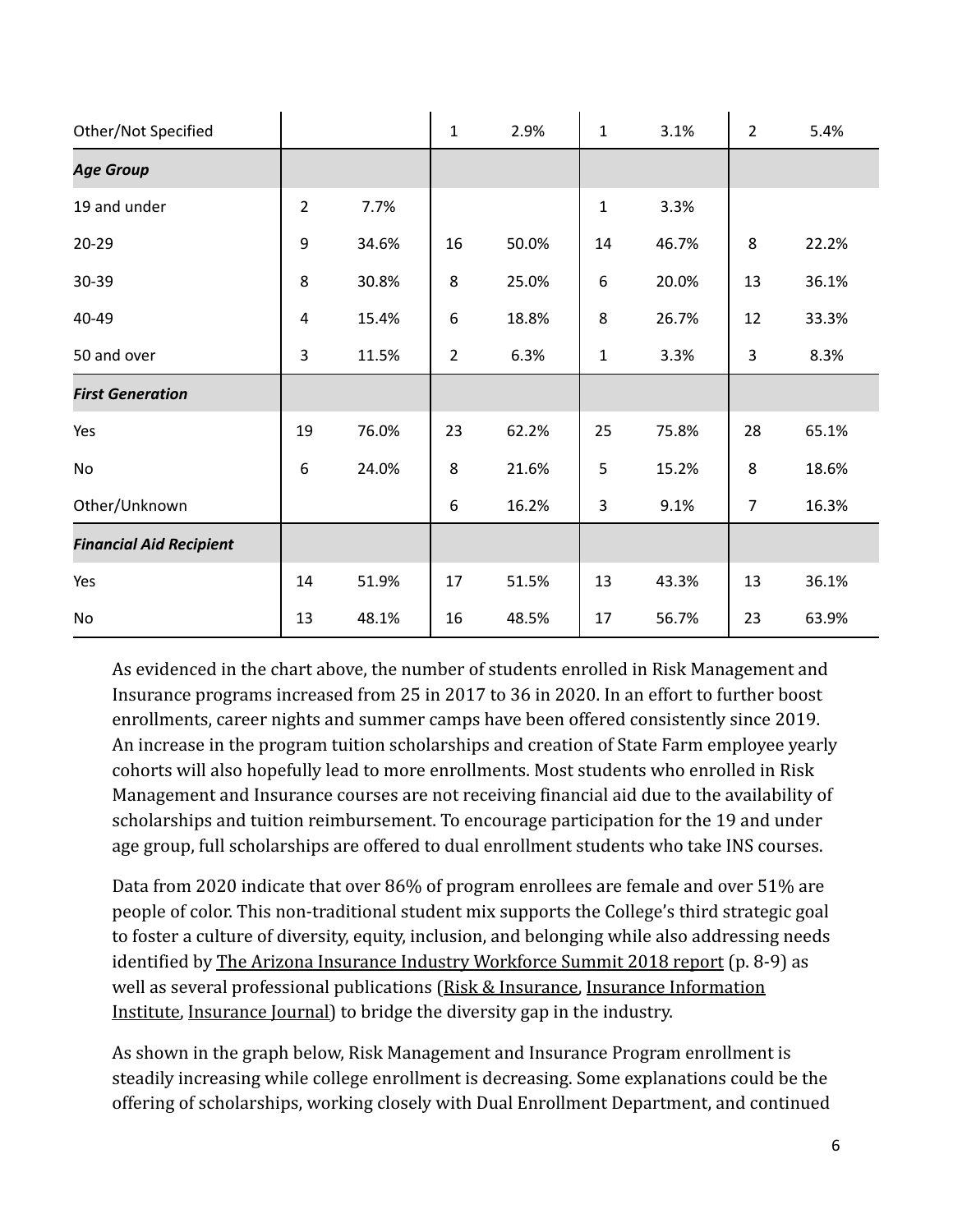![](_page_6_Figure_0.jpeg)

offerings of career nights and summer camps to increase awareness of the program and course offerings.

The following graph reflects Full-time Student Equivalents (FTSE) for Risk Management and Insurance Program seekers and FTSE college wide**.** The district and state both use FTSE to determine funding, which takes into account credit hours generated by students rather than headcount, which may overcount part-time students. Program FTSE levels grew sharply in 2018 due to creation of a full-time State Farm in-person cohort. While the new modality was very popular in the first term, it slowly decreased after that. Further, due to the pandemic, students who were interested in the in-person cohort had to take time off and full-time students switched to part-time status. Despite the anomaly in 2018, FTSE levels have shown a slow growth pattern since the program's inception less than 5 years ago.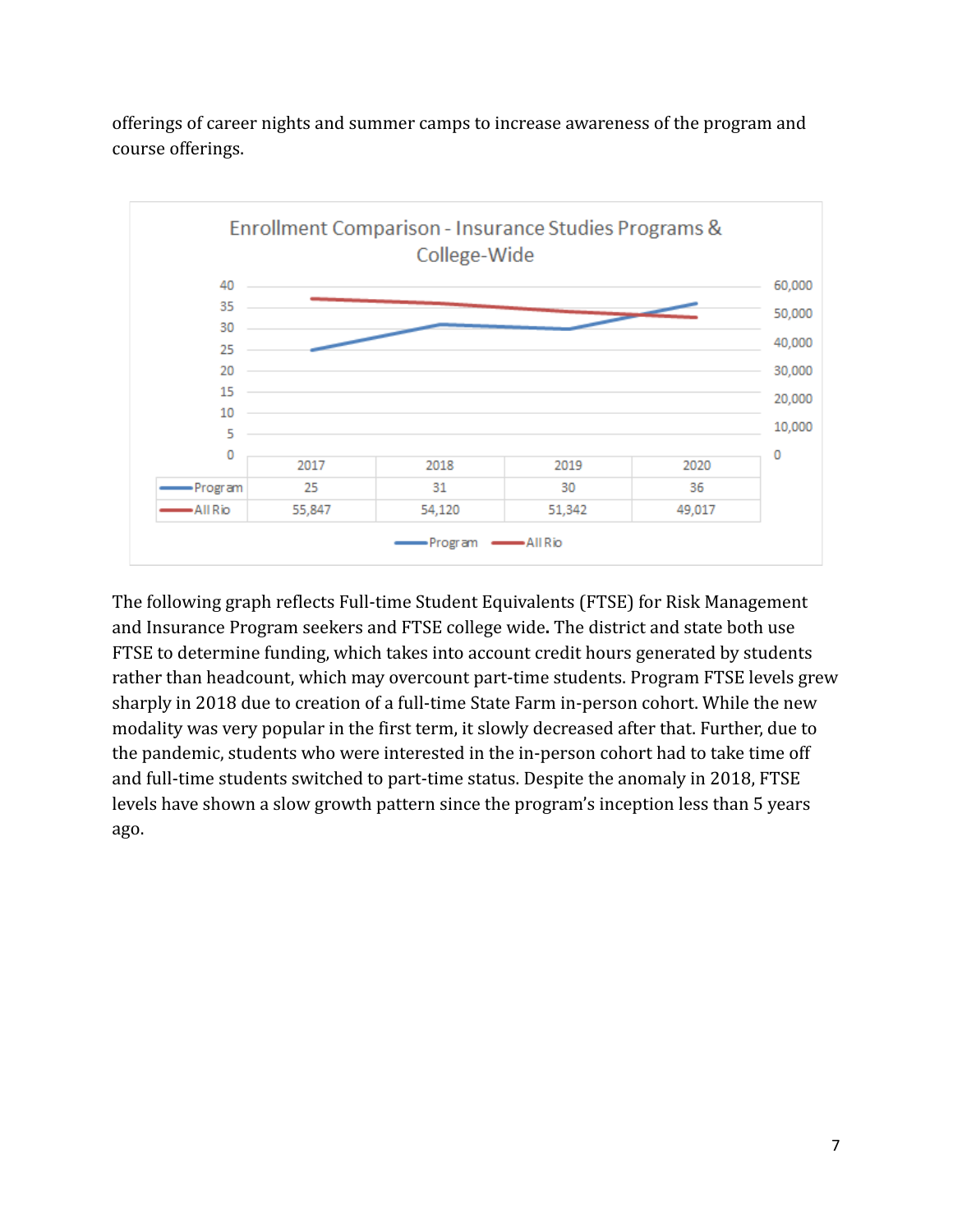![](_page_7_Figure_0.jpeg)

As indicated earlier, overall enrollment has increased from 2017 to 2020. The graph below shows that the highest-enrolled course is INS100, which is a bookless course and the first course in the program. It has been offered in our Risk Management and Insurance Summer Camp for the past two years.

The second highest enrolled course is INS200, which is a prerequisite for INS205 and INS210. There is a decline in enrollment as students transition from INS200 into INS205 and INS210. This is largely due to students discontinuing their employment in the insurance industry in the middle of their program. There are special outreach efforts to encourage these students to continue, but loss of tuition assistance and decreased motivation to continue in the industry has had a negative effect on program persistence. Current outreach efforts are focusing on scholarship opportunities for students who no longer have tuition assistance at their place of employment. Additionally, students who were awarded the scholarship for INS100 and INS200 are notified that funds have been allocated for INS205 and INS210 if they take them in the next semester.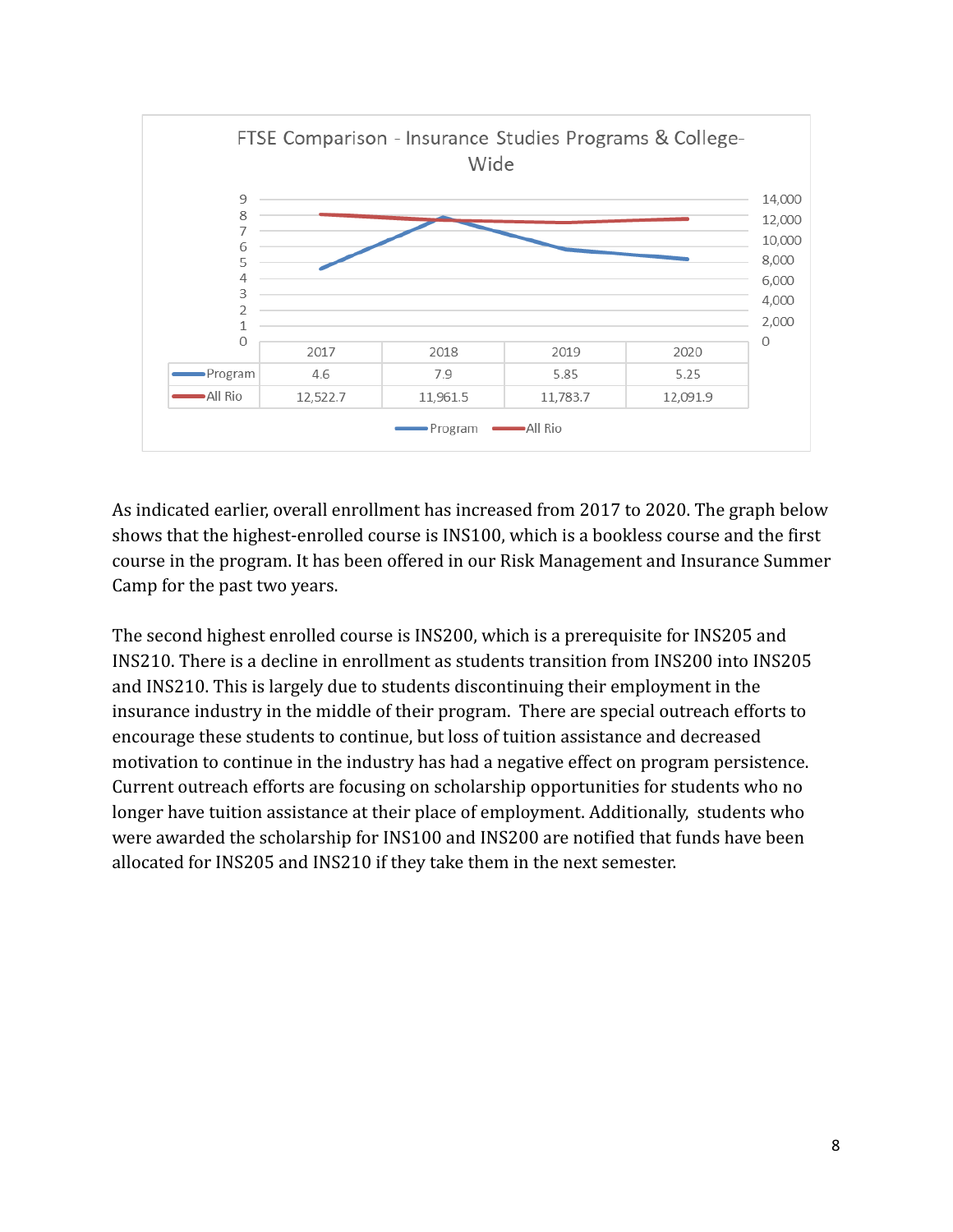![](_page_8_Figure_0.jpeg)

*Note*: *INS courses were rebranded from GBS courses*

As shown in the next graph, the total number of certificate graduates is remaining relatively steady with an influx in 2019 due to the State Farm cohorts.

The total number of associate degree graduates has recently increased, though the numbers are still quite low.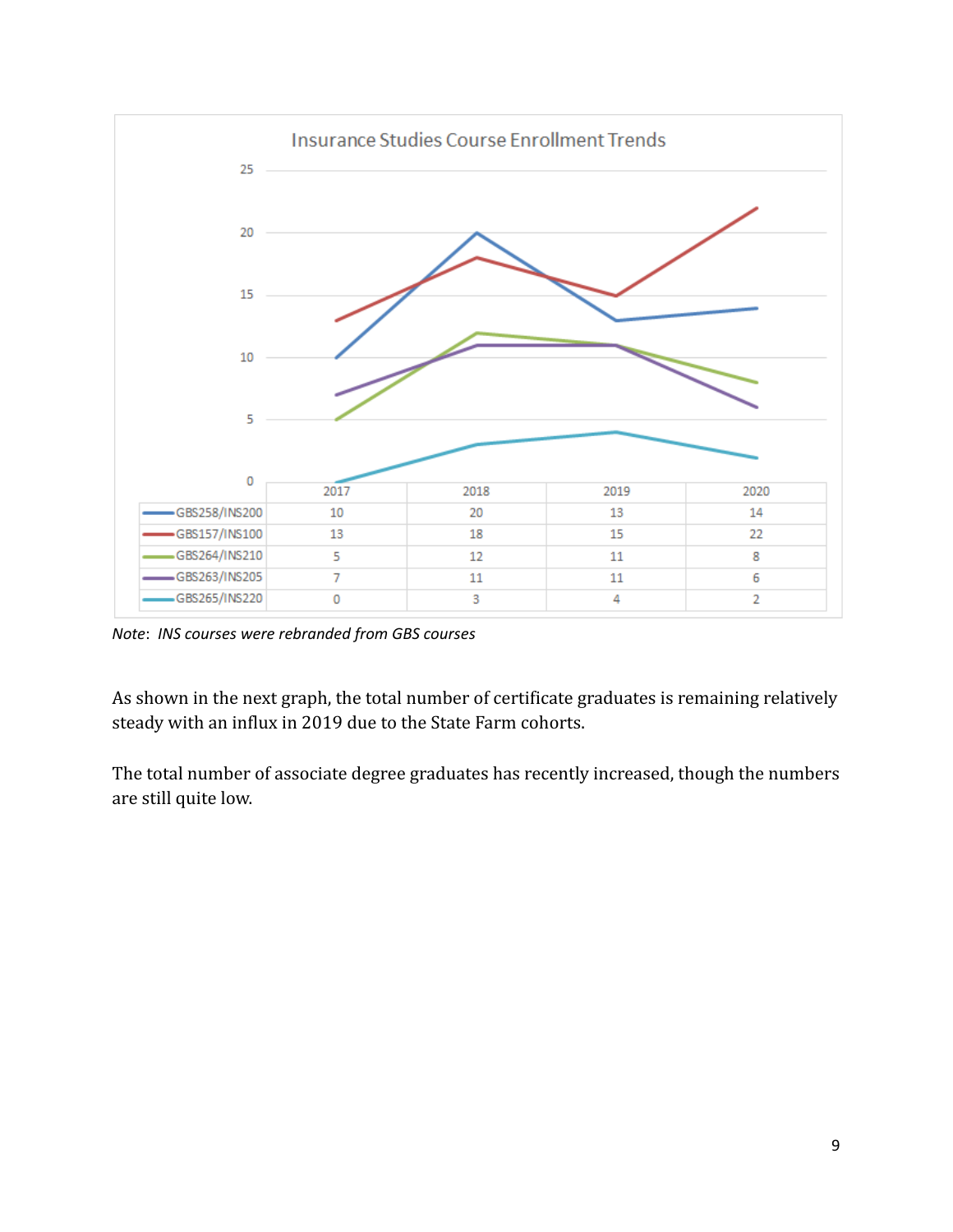![](_page_9_Figure_0.jpeg)

## **IV. Retention and Persistence**

|               | 2017                     |                                       | 2018                     |                                       | 2019                     |                                       | 2020                     |                                       |
|---------------|--------------------------|---------------------------------------|--------------------------|---------------------------------------|--------------------------|---------------------------------------|--------------------------|---------------------------------------|
|               | <b>Retention</b><br>Rate | <b>Successful</b><br><b>Retention</b> | <b>Retention</b><br>Rate | <b>Successful</b><br><b>Retention</b> | <b>Retention</b><br>Rate | <b>Successful</b><br><b>Retention</b> | <b>Retention</b><br>Rate | <b>Successful</b><br><b>Retention</b> |
| GBS157/INS100 | 100.0%                   | 90.0%                                 | 82.6%                    | 78.3%                                 | 80.0%                    | 73.3%                                 | 87.5%                    | 83.3%                                 |
| GBS258/INS200 | 100.0%                   | 92.9%                                 | 90.0%                    | 85.0%                                 | 76.9%                    | 69.2%                                 | 80.0%                    | 73.3%                                 |
| GBS264/INS210 | 100.0%                   | 100.0%                                | 100.0%                   | 100.0%                                | 100.0%                   | 100.0%                                | 66.7%                    | 66.7%                                 |
| GBS263/INS205 | 100.0%                   | 100.0%                                | 100.0%                   | 91.7%                                 | 100.0%                   | 100.0%                                | 71.4%                    | 71.4%                                 |
| GBS265/INS220 |                          |                                       | 100.0%                   | 100.0%                                | 100.0%                   | 100.0%                                | 100.0%                   | 100.0%                                |
| <b>Total</b>  | 100.0%                   | 96.4%                                 | 95.8%                    | 91.7%                                 | 88.9%                    | 85.2%                                 | 81.4%                    | 78.0%                                 |

*Note*: *INS courses were rebranded from GBS courses*

The overall retention rate and successful retention rates have both decreased over the years. Beginning in 2019, non-participating students who previously would have been kept on the roster and been assigned an F are now withdrawn after 14 days with a Y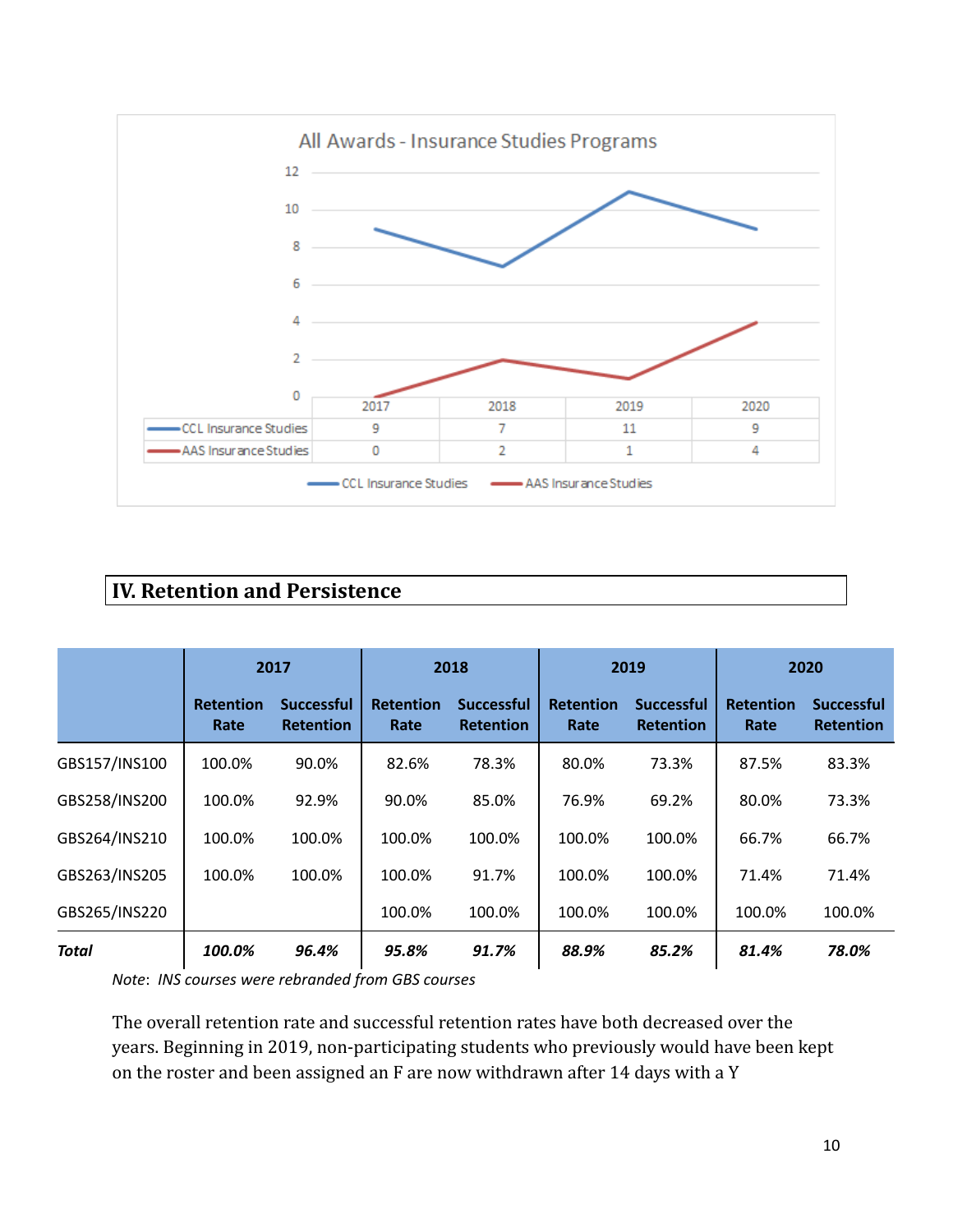(withdrawn, failing). Students that previously would have been indicated as retained are now counted as withdrawn.

*Note: The following graphs represent student cohorts based on when students first declared their academic program. For example, students who declared their program in Summer 2015, Fall 2015, and Spring 2016 are grouped into cohort year 2016.*

![](_page_10_Figure_2.jpeg)

![](_page_10_Figure_3.jpeg)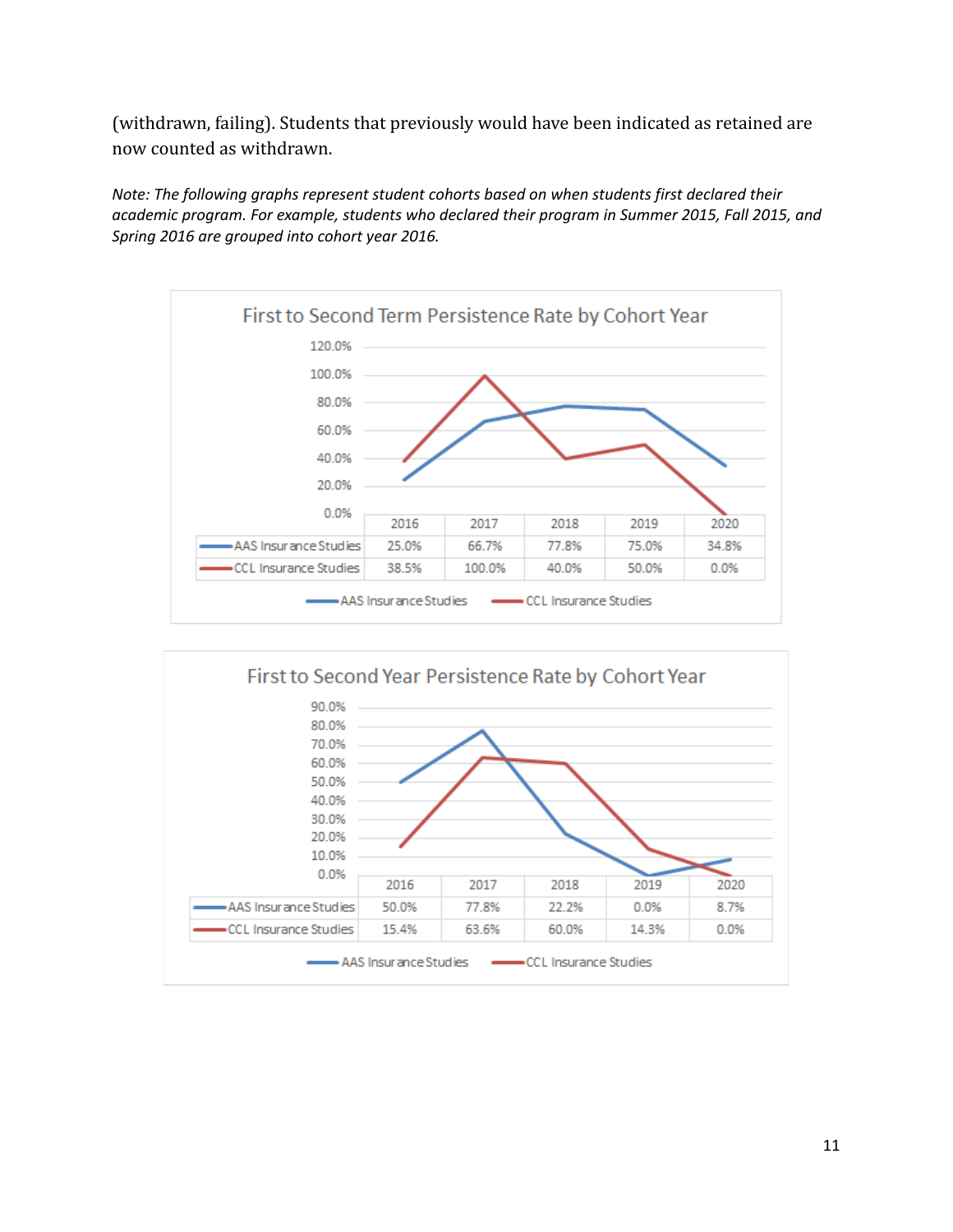![](_page_11_Figure_0.jpeg)

The charts above indicate that certificate students are moving steadily from their first to second terms of program enrollment and to graduation; however, there is a drop off from first to second years of program enrollment. One explanation could be that the CCL is only 18 credits and can be completed within two terms. If a student catches that momentum, they are well off to graduation. But, if they delay to register for the next courses, they end up either not finishing or their graduation is postponed. The charts above indicate that AAS students increased momentum from their first to second terms of program enrollment, but drop off in the first to second year persistence, resulting in plateau graduation rates. The first PDCA cycle detailed below was designed as an intervention to increase program persistence rates. The desired result was not achieved, and a second cycle was initiated.

### **Cycle 1**

**P**lan: The Risk Management and Insurance program participated in the 2020 Student Navigators Pilot Project.

**D**o: Student navigators were placed into INS100 to support and actively engage students by quickly responding to the needs of the students.

**C**heck: In spring 2021, data was collected over two sections of INS100, showing that students did not engage with the navigators in the RioLearn discussion forum. It is believed that the information that the student navigators provided is still advantageous, but it needs to be shared in a different format.

**A**ct: A new PDCA cycle was initiated.

### **Cycle 2**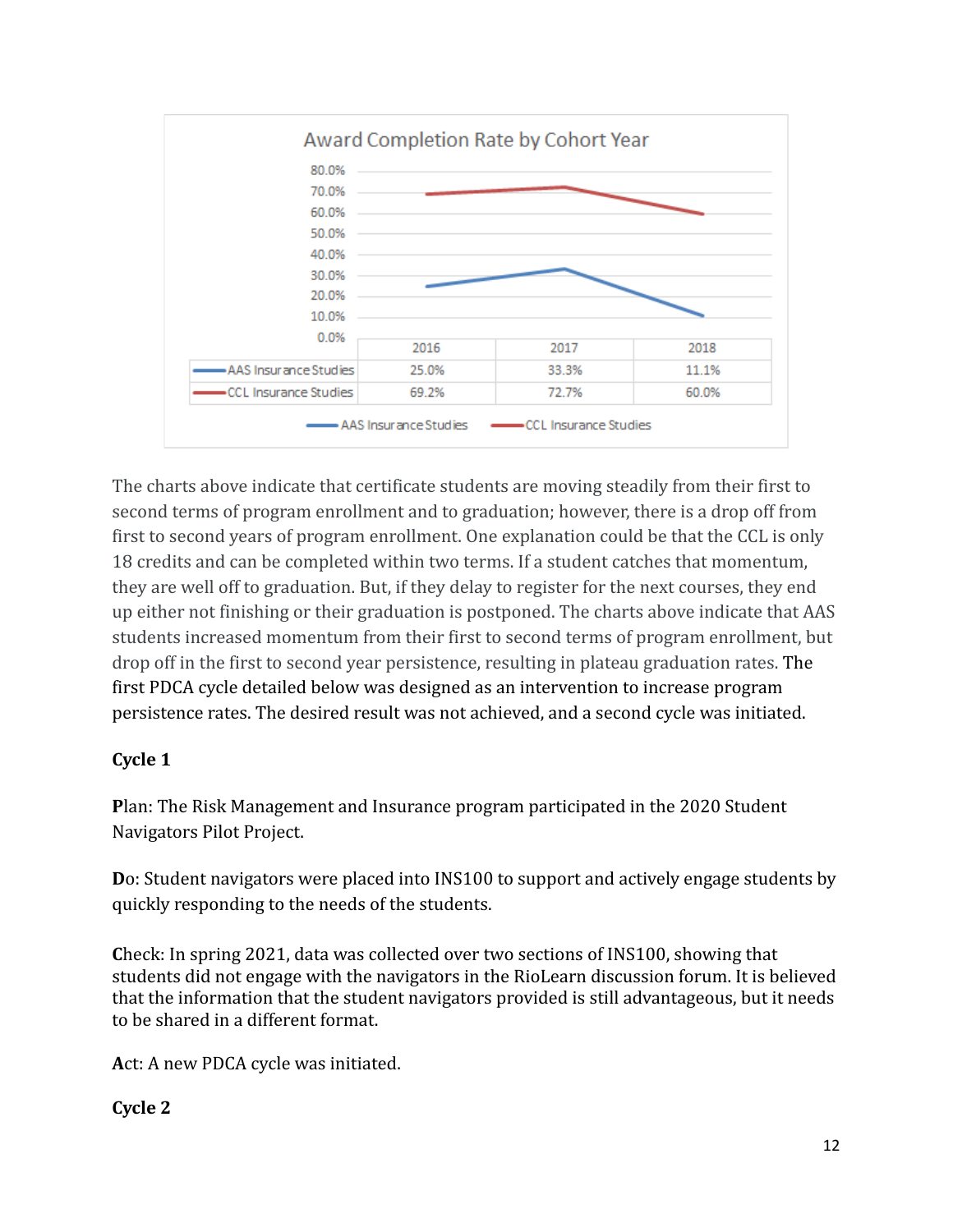**P**lan: Risk Management and Insurance students are one of the four populations included in a pilot project funded by the [College Improvement](https://www.wgu.edu/newsroom/press-release/2020/08/college-innovation-network-announces-founding-members.html) Network.

**D**o: Risk Management and Insurance students are going to engage as an online community via the [Inscribe](https://www.inscribeapp.com/) platform. Adjunct faculty, students, a dedicated advisor, and the department leads will be part of that community and will engage in both course and college-related topics.

**C**heck: This project is ongoing and data will be collected in spring of 2022.

## **V. Program Learning Outcomes**

### **AAS in Risk Management and Insurance Learning Outcomes:**

1. Apply effective oral, written, and visual business communication skills. (INS100, COM+++, GBS+++, MKT+++, [FYC], (COM), (CRE))

2. Analyze risk-based scenarios using basic financial principles. (INS200, INS205, INS210, ACC+++, FIN+++, INS+++, SBS+++, [MA])

3. Apply current technology to specific business tasks. (CIS105, BPC110, CIS113DE, CIS114DE, CIS117DM, INS+++, MKT+++)

4. Demonstrate critical thinking through written and oral formats. (INS200, INS205, INS210, GBS+++, TQM+++, [FYC], [HU], [MA], [SG/SQ], (CRE))

5. Analyze legal, regulatory, ethical and social implications of insurance decisions and their impact on various individuals, groups, and companies. (INS100, INS200, INS205, INS210, IBS+++, INS+++, MGT+++, REA+++, [HU], [SB])

6. Assess the insurance needs of individuals and businesses. (INS100, INS200, INS205, INS210, INS+++)

7. Evaluate underwriting and claims functions in terms of their impact on profitability. (INS100, INS200, INS205, INS210, INS+++)

8. Create a risk management plan to meet the needs of individuals and businesses. (INS205, INS210, EPS+++, INS+++)

9. Propose the appropriate insurance coverage to various risk-based scenarios. (INS100, INS200, INS205, INS210, INS+++)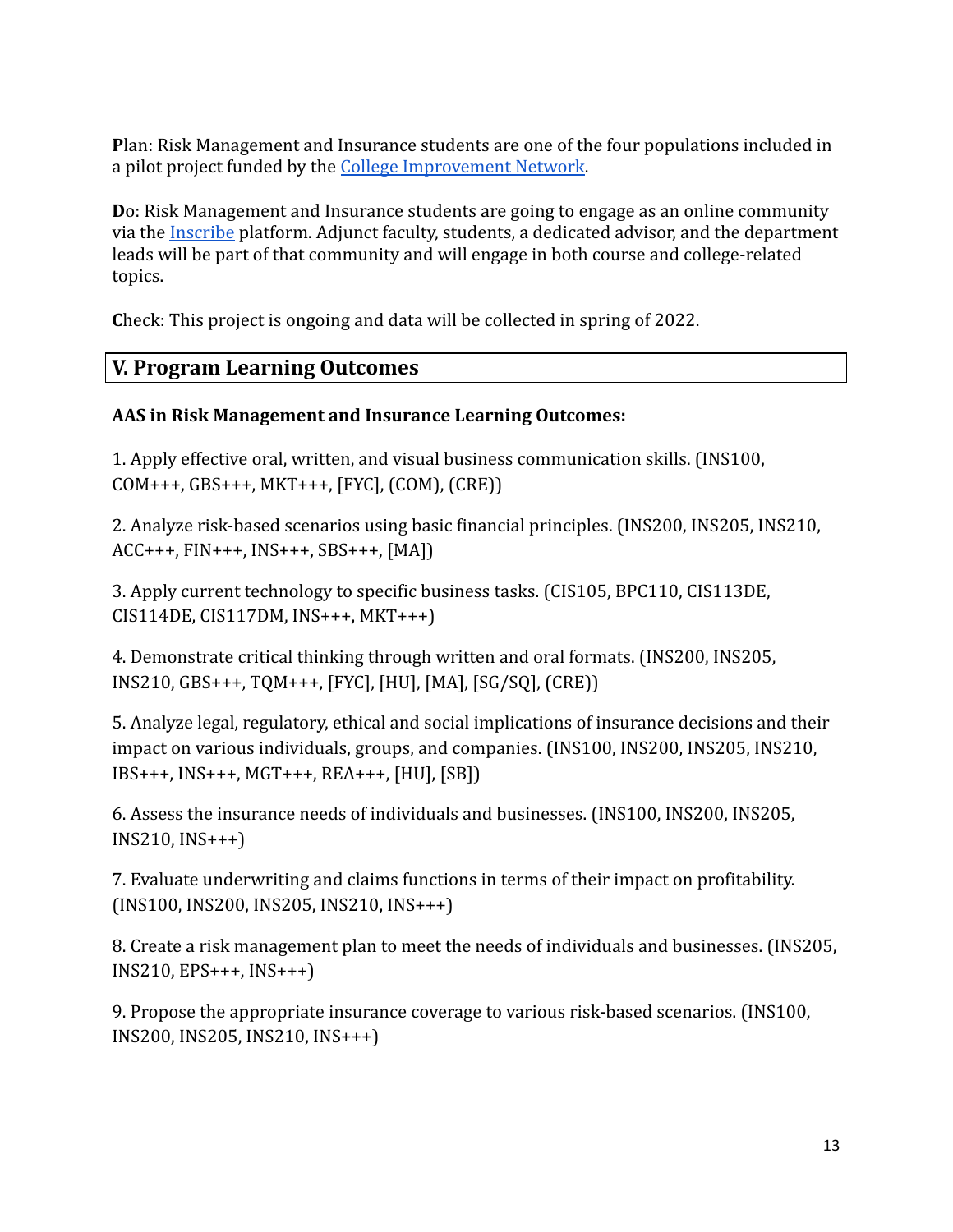### **CCL in Risk Management and Insurance Learning Outcomes:**

1. Apply effective oral, written, and visual business communication skills. (INS100,  $COM+++$ ,  $GBS+++$ ,  $MKT+++)$ 

2. Analyze risk-based scenarios using basic financial principles. (INS200, INS205, INS210, ACC+++, FIN+++, INS+++)

3. Demonstrate critical thinking through written and oral formats. (INS200, INS205, INS210, GBS+++, TQM+++)

4. Analyze legal, regulatory, ethical and social implications of insurance decisions and their impact on various individuals, groups, and companies. (INS100, INS200, INS205, INS210,  $INS+++$ ,  $MGT+++)$ 

5. Assess the insurance needs of individuals and businesses. (INS100, INS200, INS205, INS210, INS+++)

6. Evaluate underwriting and claims functions in terms of their impact on profitability. (INS100, INS200, INS205, INS210, INS+++)

7. Create a risk management plan to meet the needs of individuals and businesses. (INS205, INS210, INS+++)

8. Propose the appropriate insurance coverage to various risk-based scenarios. (INS100, INS200, INS205, INS210, INS+++)

| <b>LEARNING OUTCOME</b>                                                        | <b>ASSESSMENT METHOD</b>                               | % OF STUDENTS<br>PERFORMING AT A<br><b>COLLEGE LEVEL</b> |
|--------------------------------------------------------------------------------|--------------------------------------------------------|----------------------------------------------------------|
| Apply effective oral, written,<br>and visual business<br>communication skills. | INS 100, Lesson 5<br><b>Short Answer Essay</b>         | 100%                                                     |
| Analyze risk-based scenarios<br>using basic financial<br>principles.           | INS 210, Lesson 7<br><b>Short Answer Essay</b>         | 91.7%                                                    |
| Apply current technology to<br>specific business tasks                         | <b>INS 210, Lesson 11</b><br><b>Short Answer Essay</b> | 100%                                                     |

As evidenced by the chart below, students are performing at or above college level, with at least 80% for each program-level outcome.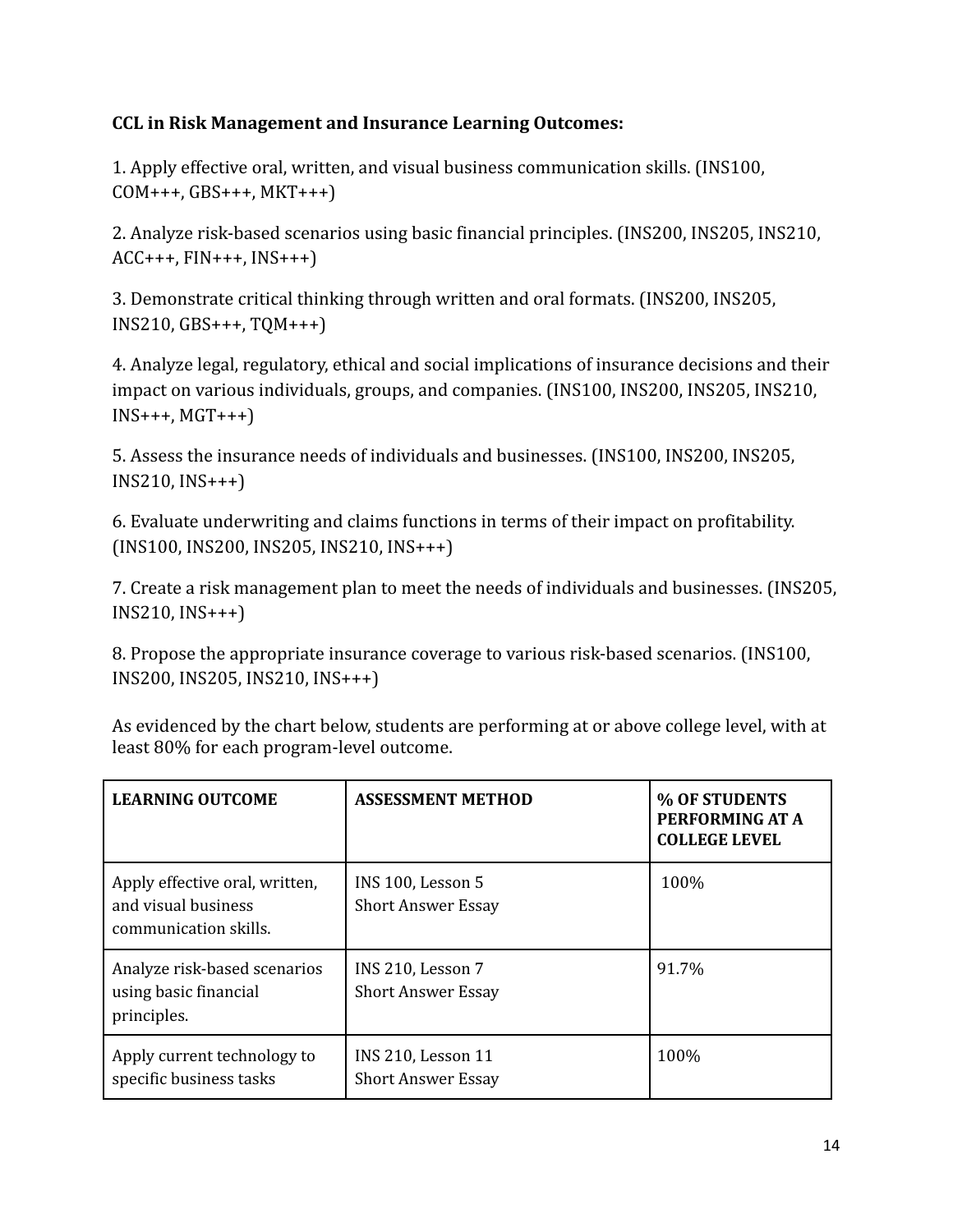| Demonstrate critical thinking<br>through written and oral<br>formats.                                                                                            | INS 100, Lesson 6<br><b>Short Answer Essay</b>           | 97.1%         |
|------------------------------------------------------------------------------------------------------------------------------------------------------------------|----------------------------------------------------------|---------------|
| Analyze legal, regulatory,<br>ethical and social implications<br>of insurance decisions and<br>their impact on various<br>individuals, groups, and<br>companies. | INS 205, Lesson 2<br>Quiz and Short Answer Essay         | 100%<br>100%  |
| Assess the insurance needs of<br>individuals and businesses.                                                                                                     | <b>INS 205, Lesson 11</b><br><b>Short Answer Essay</b>   | 100%          |
| Evaluate underwriting and<br>claims functions in terms of<br>their impact on profitability.                                                                      | INS 200, Lesson 6<br>Quiz and Short Answer Essay         | 84%<br>94.7%  |
| Create a risk management plan<br>to meet the needs of<br>individuals and businesses.                                                                             | INS 200, Lesson 7<br>Case Study                          | 86.9%         |
| Propose the appropriate<br>insurance coverage to various<br>risk-based scenarios.                                                                                | <b>INS 210, Lesson 10</b><br>Quiz and Short Answer Essay | 91.7%<br>100% |

## **VI. College-wide Student Learning Outcomes**

In addition to the program-level outcomes addressed above, Rio Salado College places a high priority on developing core competence in the following areas:

**Critical Thinking:** The student will demonstrate the ability to analyze information, evaluate material, use inference to draw conclusions, and use deductive reasoning and inductive reasoning at a college level

**Information Literacy:** The student will demonstrate the ability to determine an information need, access successfully and evaluate critically the needed information, and organize and apply the information appropriately to accomplish a given research task.

**Oral Communication:** The student will demonstrate the ability to prepare and present oral communication in a variety of contexts as a college-level speaker.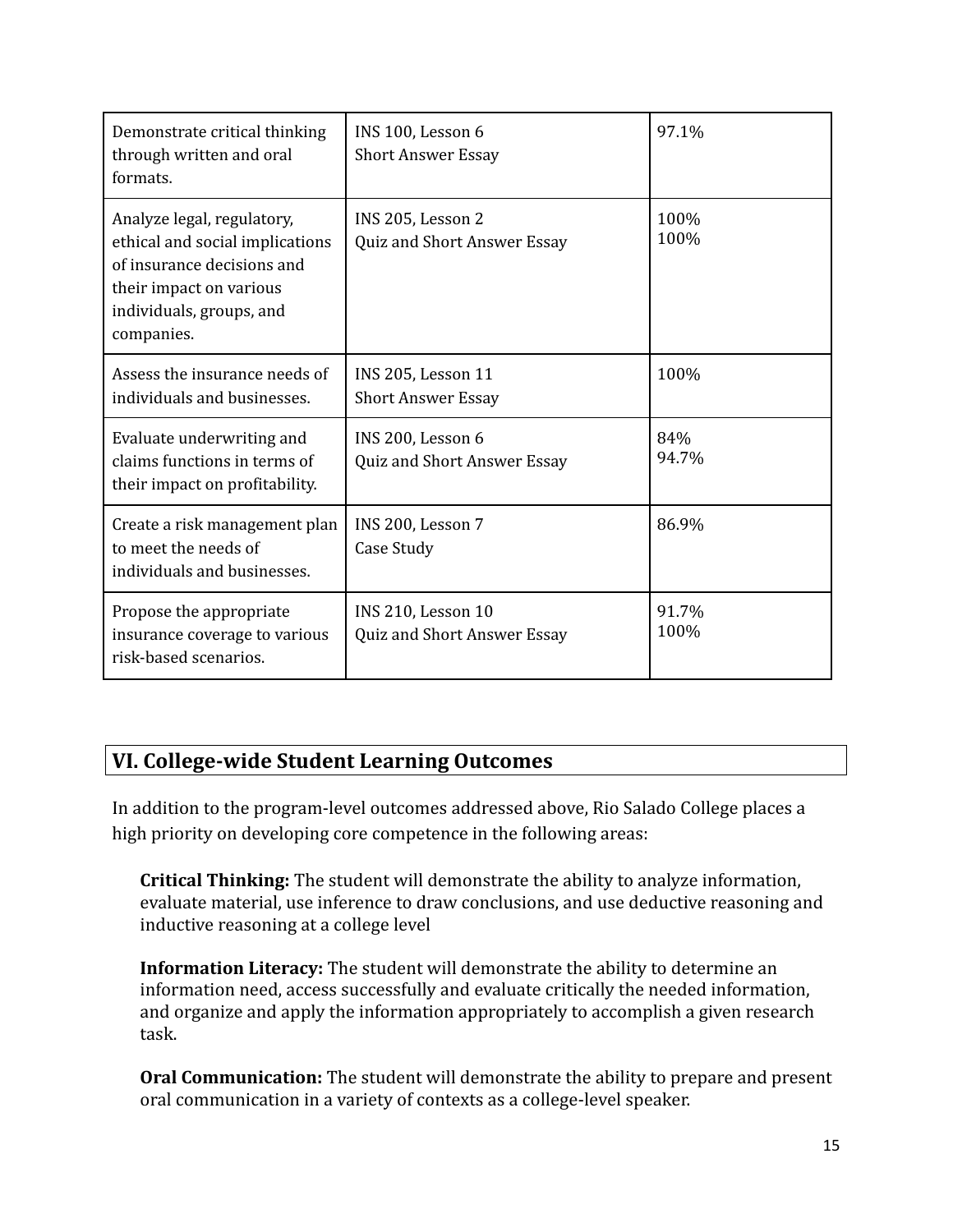**Reading:** The student will demonstrate the ability to comprehend a variety of materials by determining the central idea and providing textual evidence, drawing inferences or valid conclusions, analyzing the author's purpose and bias, and applying the text to a given task or course content.

**Writing:** On a written assignment, the student will demonstrate the ability to generate relevant and sufficient content; organize his or her thoughts coherently; adhere to the conventions of correct mechanics and sentence structure; and use correct terminology and rich vocabulary in the fulfillment, at the college level, of his or her writing assignments.

For more information: <http://www.riosalado.edu/about/teaching-learning/assessment/Pages/SLO.aspx>

As indicated in the chart below, college-wide student learning outcomes are incorporated into the curriculum, as appropriate for course competencies. All written assignments are graded using a three-dimension rubric. The rubric assesses Writing, Critical Thinking, and Information Literacy.

| <b>Class</b>  | Critical Thinking | <b>Reading</b> | <b>Information Literacy</b> | Oral<br><b>Communication</b> | <b>Writing</b> |
|---------------|-------------------|----------------|-----------------------------|------------------------------|----------------|
| GBS157/INS100 | Υ                 |                |                             |                              |                |
| GBS263/INS205 | ν                 |                | v                           |                              | v              |
| GBS265/INS210 | ν                 |                | v                           |                              | v              |
| GBS258/INS200 |                   |                |                             |                              |                |

Students work on short answers essays or case studies in every class, using critical thinking skills to move from theory to real-world application. Current demand is in the area of negotiation, data analytic, and decision-making skills, which helps prepare students for emerging trends in the field. Additionally, students are tested in the area of analyzing the policies, use risk management tools to mitigate loss, discern what information is needed, to determine, research, and analyze current policy coverage.

After reviewing the INS200 course materials, it was found that all assessments are graded with a generic rubric rather than one that includes specific dimensions tied to the college-wide outcomes. It was further discovered that the INS200 instructors are currently grading assignments manually; awarding points for each of the dimensions as outlined in the syllabus. However, in the Feedback Tool, there is only one dimension without allocation for each learning outcome. INS200 is in redevelopment and PDCA cycle is in place to flag assignments with the college-wide outcomes assessed in the program.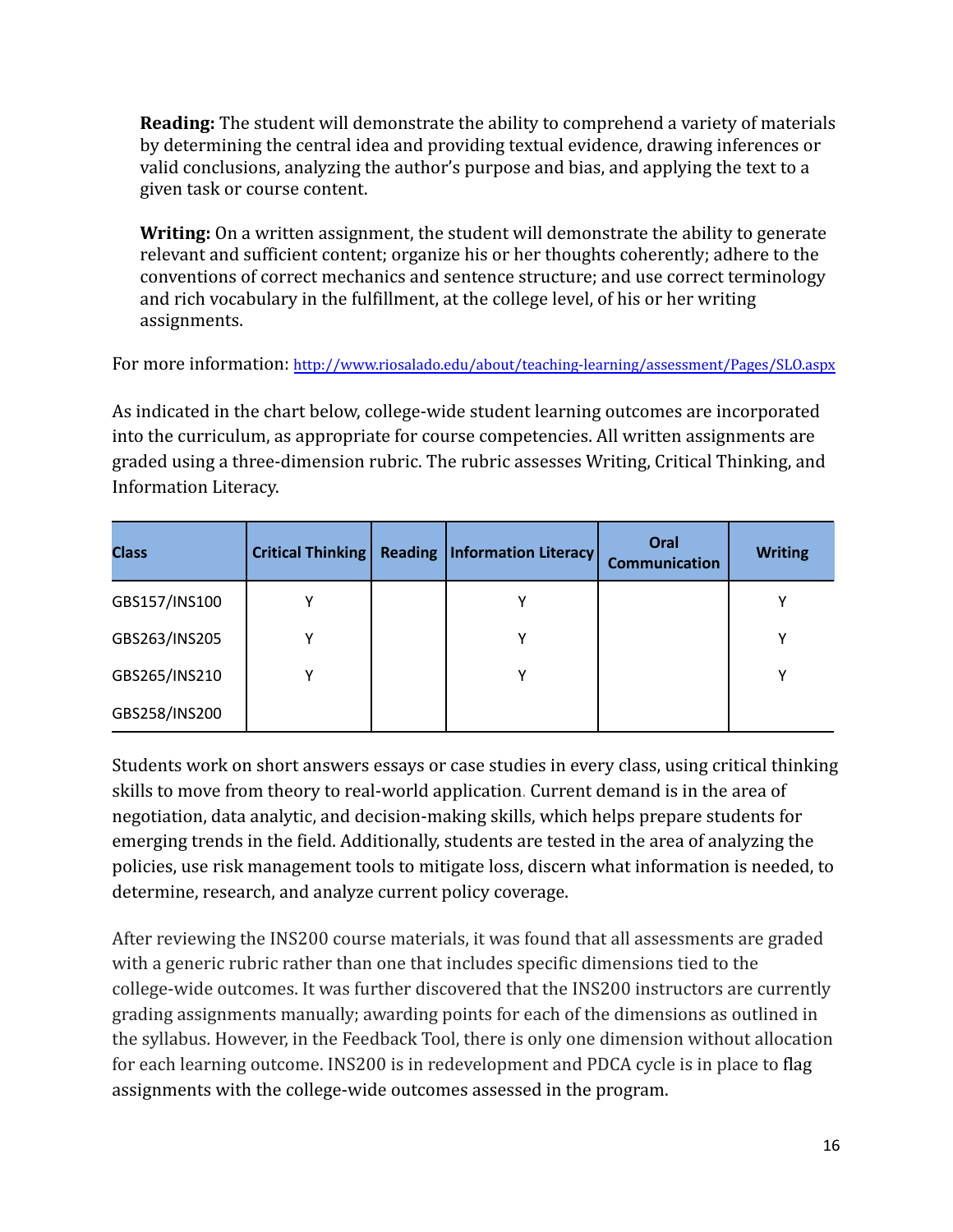**P**lan: In Fall 2021, we will flag the Scoring Rubric and Feedback for all INS200 assignments with the college-wide outcomes assessed in the program within the Feedback Tool.

**D**o: Adjunct instructors will be required to grade within the Feedback Tool, scoring each dimension and providing detailed feedback in the textbox for each learning outcome.

**C**heck: This implementation will take place in Fall 2021 and will be verified to assess the effectiveness during Spring 2022.

**A**ct: Spring 2022 the actions will be put in place.

In examining the data that indicates how students are performing on individual assessments tagged with the college-wide learning outcomes, four assessments in INS100 scored below 70% from 7/1/2019 to 6/30/2020:

| <b>Prefix</b> | Course        | <b>Effective Date</b> | <b>Lesson</b>                | <b>Dimension</b> | %Stds@CL |
|---------------|---------------|-----------------------|------------------------------|------------------|----------|
| INS           | <b>INS100</b> | 3/9/2020              | Lesson 2 Short Answer-Essays | Understanding    | 50%      |
| <b>INS</b>    | <b>INS100</b> | 3/9/2020              | Lesson 2 Short Answer-Essays | Writing          | 50%      |
| INS           | <b>INS100</b> | 3/9/2020              | Lesson 4 Short-Answer Essays | Understanding    | 50%      |
| INS.          | <b>INS100</b> | 3/9/2020              | Lesson 4 Short-Answer Essays | Writing          | 50%      |
| INS           | <b>INS100</b> | 3/9/2020              | Lesson 5 Case Study          | Understanding    | 100%     |
| <b>INS</b>    | <b>INS100</b> | 3/9/2020              | Lesson 5 Case Study          | Writing          | 50%      |
| <b>INS</b>    | <b>INS100</b> | 3/9/2020              | Lesson 6 Short-Answer Essays | Understanding    | 50%      |
| <b>INS</b>    | <b>INS100</b> | 3/9/2020              | Lesson 6 Short-Answer Essays | Writing          | 50%      |
| INS           | <b>INS100</b> | 3/9/2020              | Lesson 7 Short-Answer Essays | Understanding    | 100%     |
| <b>INS</b>    | <b>INS100</b> | 3/9/2020              | Lesson 7 Short-Answer Essays | Writing          | 100%     |
| INS           | <b>INS100</b> | 3/9/2020              | Final Exam Part 1            | Understanding    | 100%     |
| <b>INS</b>    | <b>INS100</b> | 3/9/2020              | Final Exam Part 1            | Writing          | 100%     |
| INS           | <b>INS100</b> | 3/9/2020              | Final Exam Part 2            | Understanding    | 100%     |
| <b>INS</b>    | <b>INS100</b> | 3/9/2020              | Final Exam Part 2            | Writing          | 100%     |

The flagged assignments are Writing, Critical Thinking, and Information Literacy (Understanding). Data indicate that both Writing and Information Literacy are slightly improving as the course progresses. Thi is encouraging, as the increase in scores correlates with the efforts of the following PDCA cycle that is already in progress:

**P**lan: In Fall 2020, data was pulled on student performance in writing and understanding.

**D**o: Beginning Spring 2020, adjunct instructors are required to post six (6) Course Announcements: APA citations, Plagiarism, Welcome information, PACE information, How to Find Feedback, and Tips for Completing Written Assignments. In addition, with the help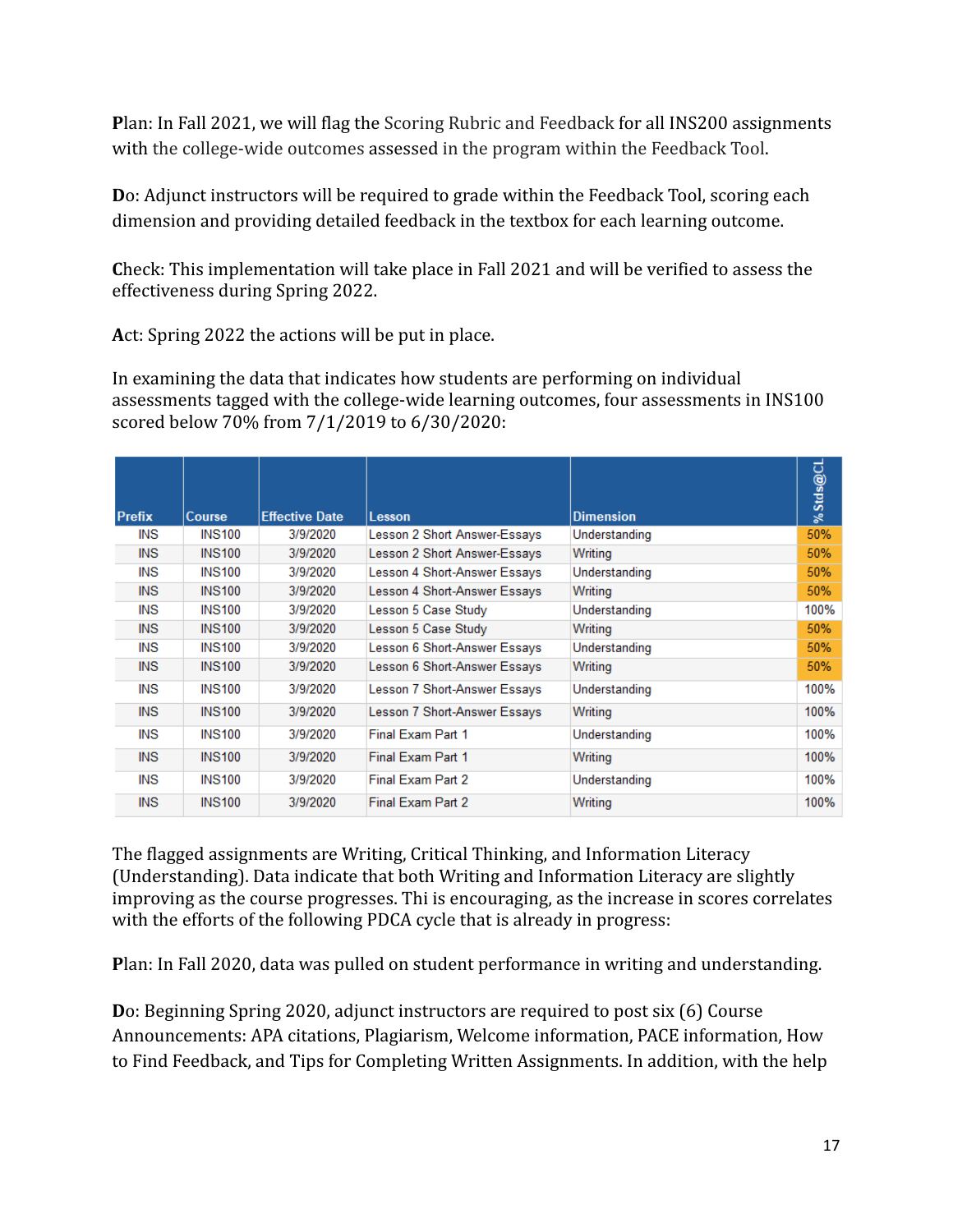of a faculty librarian, a video was created to increase awareness of APA resources and how they can be found in the Rio Library.

**C**heck: Data will be pulled again at the end of Summer 2021.

**A**ct: In Fall 2021, decisions will be made based on the data

College-wide Reading and Oral Communication are not currently assessed in the Risk Management and Insurance program. INS 200, INS205 and INS210 are in redevelopment, and the following PDCA cycle is in place to add Reading dimension to Scoring Rubric and Feedback.

**P**lan: In Fall 2022, we will flag the Scoring Rubric and Feedback for **all** INS assignments with college-wide SLO dimensions - Critical Thinking, Information Literacy, Reading and Writing within the Feedback Tool.

**D**o: Adjunct instructors will be required to grade within the Feedback Tool, scoring each dimension and provide detailed feedback in the textbox for each learning outcome.

**C**heck: These implementations will take place in Fall 2021 and will be verified to assess the effectiveness during Spring 2022.

**A**ct: Action will be taken based on the data gathered in spring of 2022.

In Fall 2020, part of the Final Case Study Essay in INS241 was created as a PowerPoint Presentation. Additional criteria were added to the Rubric to assess Oral Communication. The Course Introduction lesson covers "Tips and Best Practices" to present to corporate risk managers. Students will be required to record their presentation and will be graded according to the College-wide Oral Communication rubric. The PDCA cycle below was initiated and in Summer 2021, the data was supposed to be collected; however, no students were yet registered in this newly developed course.

**P**lan: In Fall 2020, a part of the Final Case Study Essay was created as a PowerPoint Presentation. Additional criteria were added to the Rubric to assess Oral Communication.

**D**o: Adjunct instructors will be required to grade within the Feedback Tool, scoring each dimension and provide detailed feedback in the textbox for each learning outcome.

**C**heck and **A**ct: These implementations were going to take place in Fall 2020 and to be verified to assess the effectiveness during Spring 2021. However, as of Spring 2021 no students were yet registered in this newly-developed course; therefore, there was no ability to complete these stages of the PDCA cycle during the review period. Data will be included in the next review.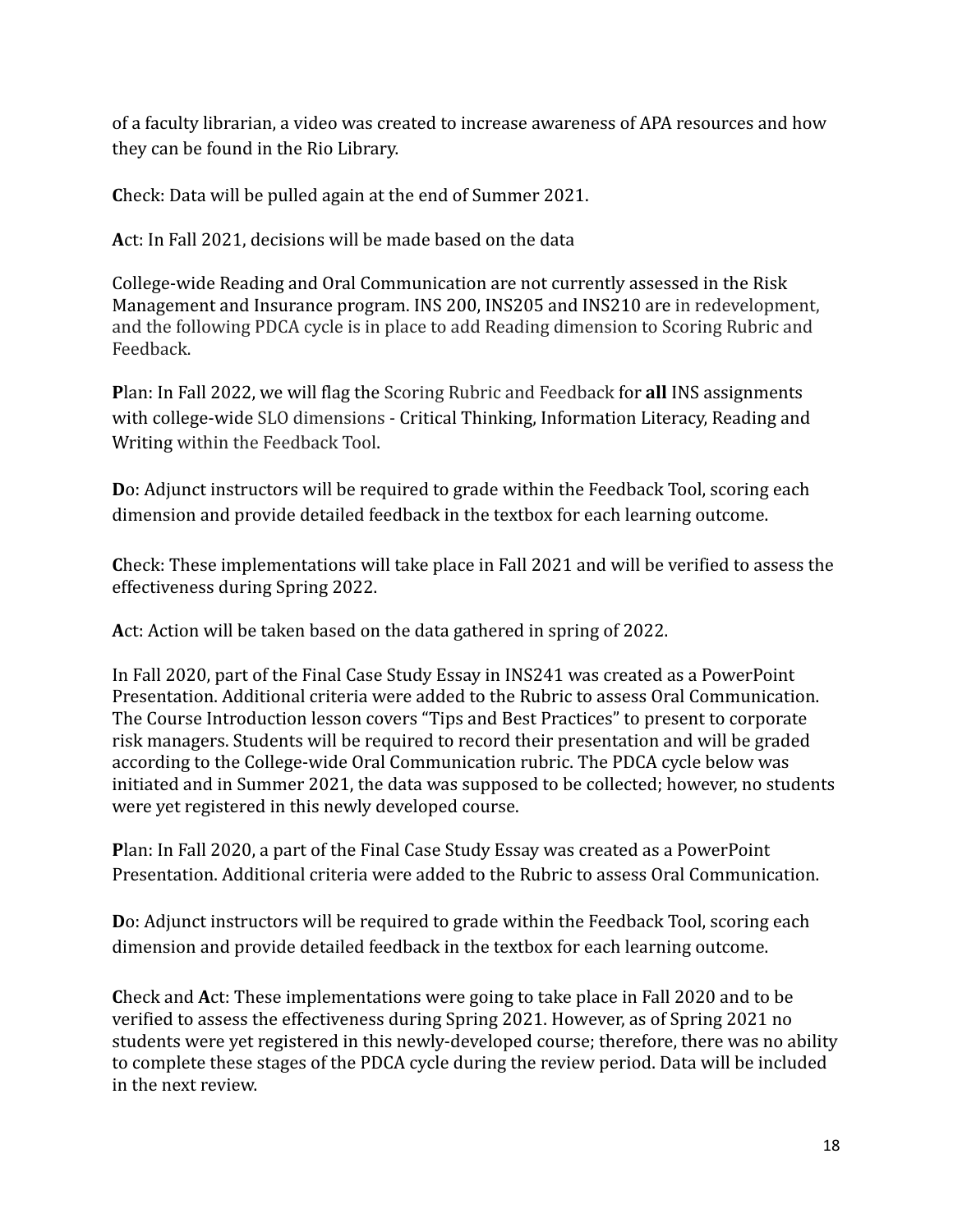# **VII. Impact of Co-curricular Programs**

| <b>Learning Outcome</b> | <b>All Student</b><br><b>Assessments</b> | <b>Assessments</b><br>at College<br>Level | <b>Percent of</b><br><b>Assessments at</b><br><b>College Level</b> | Co-Curricular<br><b>Assessments</b> | CC<br><b>Assessments at</b><br><b>College Level</b> | <b>Percent of CC</b><br><b>Assessments</b><br>at College<br>Level |
|-------------------------|------------------------------------------|-------------------------------------------|--------------------------------------------------------------------|-------------------------------------|-----------------------------------------------------|-------------------------------------------------------------------|
| Critical Thinking       | 885                                      | 807                                       | 91.2%                                                              | 91                                  | 81                                                  | 89.0%                                                             |
| Information Literacy    | 1770                                     | 1517                                      | 85.7%                                                              | 182                                 | 151                                                 | 83.0%                                                             |
| Oral Communication      |                                          |                                           |                                                                    |                                     |                                                     |                                                                   |
| Reading                 |                                          |                                           |                                                                    |                                     |                                                     |                                                                   |
| Writing                 | 885                                      | 780                                       | 88.1%                                                              | 91                                  | 74                                                  | 81.3%                                                             |

The table above indicates that co-curricular groups (Honors, PTK, and NSLS) perform at the same or slightly lower levels of competency than general population students. One explanation could be that co-curricular students are not yet within a specific industry and are taking courses for exploration in the field of interest. No interventions are planned since the data exceeds the college-wie target of 80% of all students performing at a college level.

## **VIII. Effective Teaching**

A lead adjunct faculty member mentors new Risk Management and Insurance adjuncts, assists with curriculum updates, and supports relationships with The Institutes and other insurance partners and donors.

All insurance courses are monitored with section reviews at the beginning, middle, and end. The adjunct faculty are coached when areas for improvement are identified. This consistency has given instructors critical feedback early on to rectify any issues quickly to increase student success.

In Fall 2020, the All Faculty Meeting training session focused on the area of "critical thinking" in the college wide student learning outcomes. The training began with discussing the need for quality feedback to better help students think critically and explain their thinking process. The department chair held a "peer to peer'' calibration activity where all faculty members reviewed the same student assignment, with rubric and assignment directions included. Each instructor graded with the focus on critical thinking. The student needed to demonstrate the ability to analyze information, evaluate material,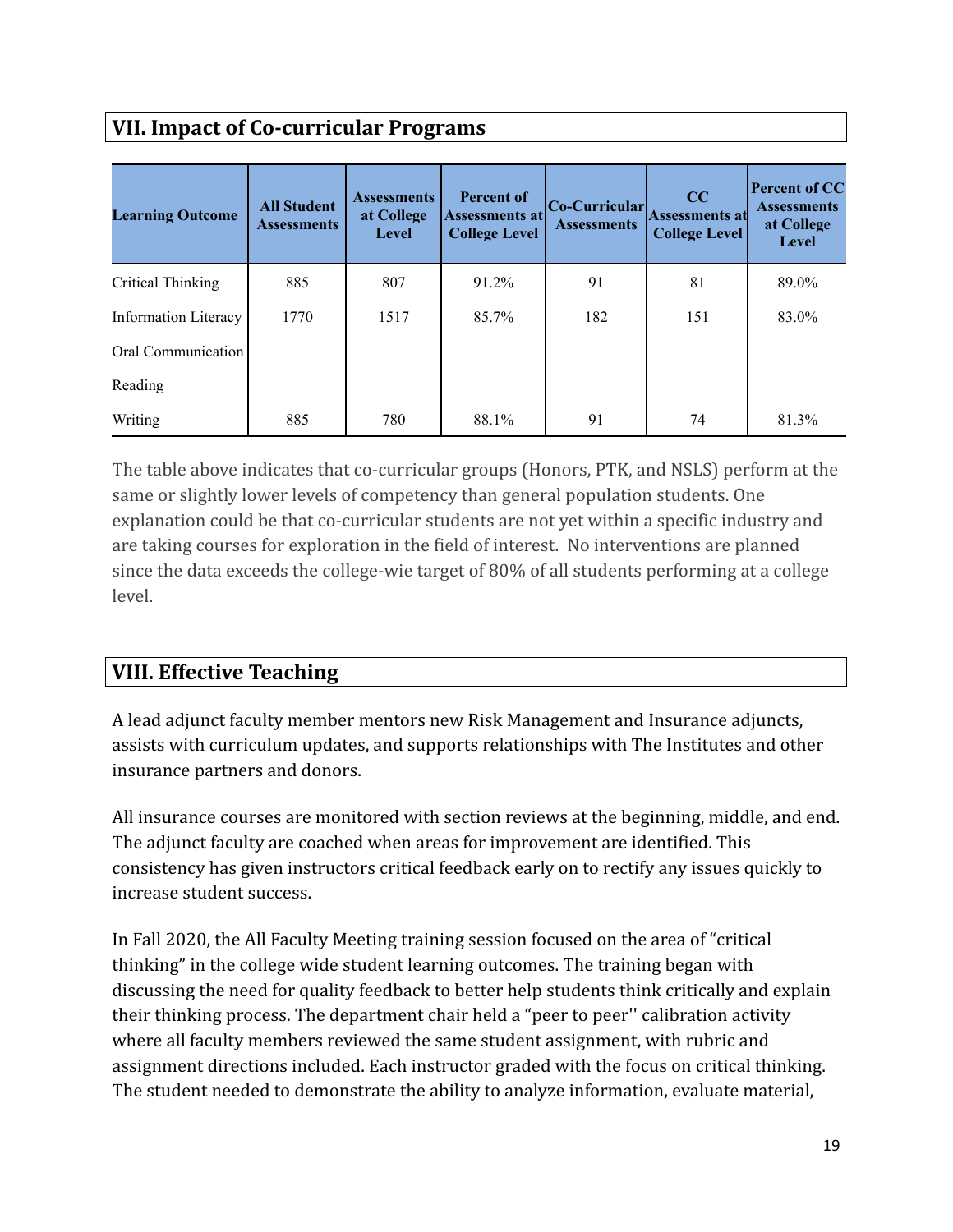use inference to draw conclusions, and use deductive and inductive reasoning at a college level. Once all adjunct faculty members had graded, a Zoom poll was conducted. Instructors were asked to volunteer to share their rationale as to WHY they graded as they did. This activity was well received and helped the adjunct faculty strive for consistency in grading.

Below are the results of the end-of-course student evaluations.

### **Survey Questions**

1. My instructor communicated the course policies and procedures.

2. My instructor communicated his/her expected response time for messages and grading assignments.

3. My instructor responded to messages within the stated time frame.

4. My instructor graded assignments within the stated timeframe.

5. My assignment feedback explained why I earned or lost points.

6. My instructor's feedback on assignments helped to increase my understanding of the course content.

7. My instructor provided complete responses to my questions.

|                    |      |                |                |                | Total Surveys = 51 |                |      |
|--------------------|------|----------------|----------------|----------------|--------------------|----------------|------|
| <b>Course</b>      | Q1   | Q <sub>2</sub> | Q <sub>3</sub> | Q <sub>4</sub> | Q <sub>5</sub>     | Q <sub>6</sub> | Q7   |
| GBS157             | 4.67 | 5.00           | 5.00           | 5.00           | 5.00               | 4.83           | 5.00 |
| GBS258             | 4.60 | 4.60           | 4.60           | 4.60           | 4.60               | 4.20           | 4.40 |
| GBS263             | 5.00 | 5.00           | 5.00           | 5.00           | 5.00               | 5.00           | 5.00 |
| GBS264             | 4.75 | 5.00           | 5.00           | 5.00           | 5.00               | 5.00           | 5.00 |
| <b>INS100</b>      | 5.00 | 5.00           | 4.80           | 4.80           | 4.87               | 4.87           | 4.93 |
| <b>INS200</b>      | 5.00 | 5.00           | 4.33           | 4.33           | 4.78               | 4.44           | 4.78 |
| <b>INS205</b>      | 5.00 | 5.00           | 5.00           | 5.00           | 5.00               | 5.00           | 5.00 |
| <b>INS210</b>      | 5.00 | 5.00           | 5.00           | 5.00           | 5.00               | 5.00           | 5.00 |
| <b>INS220</b>      | 5.00 | 5.00           | 4.50           | 4.50           | 5.00               | 4.50           | 4.50 |
| <b>Grand Total</b> | 4.90 | 4.96           | 4.76           | 4.76           | 4.88               | 4.73           | 4.86 |

*Questions rated on a Likert-type scale, range from 1 ("Strongly Disagree") to 5 ("Strongly Agree")*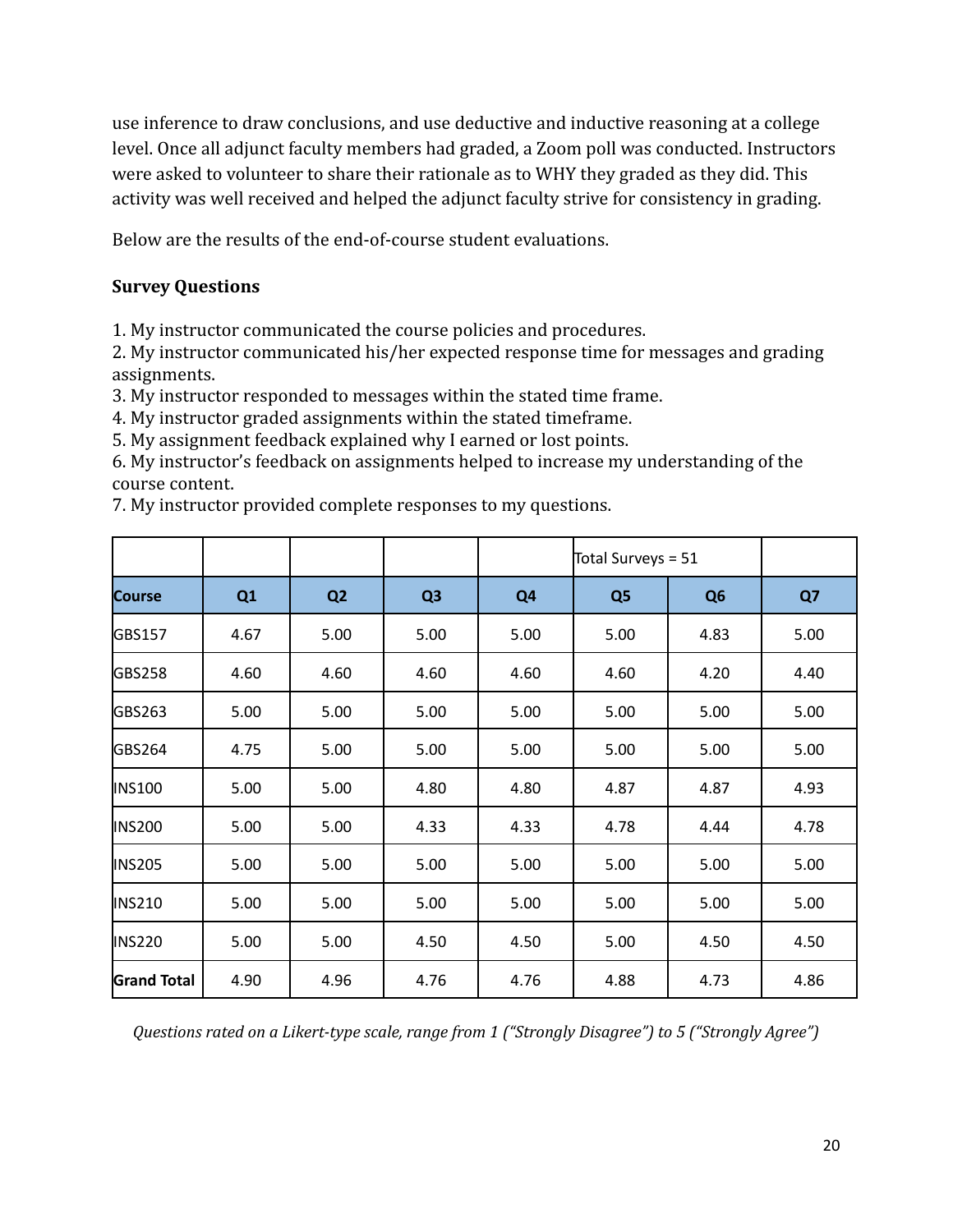The survey results show high levels of student satisfaction in the Risk Management and Insurance program, and no interventions are specifically planned based on this data, though section reviews are still being conducted to ensure that adjuncts continue to engage in effective teaching practices.

# **IX. Evaluation of Curriculum**

The program was reviewed in spring 2019 via the Guided Pathways process. Rio Salado is the main college that consistently offers the courses, and Advisory Council meetings have been held each year since the program was developed. Each course is reviewed periodically by the lead faculty to maintain quality and currency of content, and the Advisory Council provides guidance on needed updates to align with workforce needs.

As detailed in Section II of this review, the Risk Management and Insurance Program core courses provide high-quality learning opportunities to prepare students for national exams. By completing INS courses, the students have the information needed to pass the industry exams. Therefore, the curriculum is closely monitored by the lead faculty and members of the Advisory Council. Changes are made to comply with the publisher ([The Institutes](https://web.theinstitutes.org/)) and demands in the industry.

## **X. Program Resources**

The program has all needed resources: fiscal, personnel, and supplies. Creative marketing briefs have been designed to heavily promote the Certificate of Completion in Risk Management and Insurance, and targeted advertising will deploy in fall of 2021.

The program has dedicated advising and counseling retention strategies. There are three dedicated program-specific advisors who are included in the advisory council meetings, career nights, and summer camp. Students benefit from dedicated program-specific advisors, as they are knowledgeable in the field of interest and are able to guide students through their educational pathway.

Counseling retention strategies are in place to reach out to students who are struggling and this program has emergency assistance available for INS students. Additionally, there are dedicated office hours via Zoom twice as week covered by Insurance adjunct faculty. Students benefit from Counseling retention strategies and bi-weekly tutoring sessions because they are given assistance with problems inside and outside the course, and to answer general questions regarding the industry.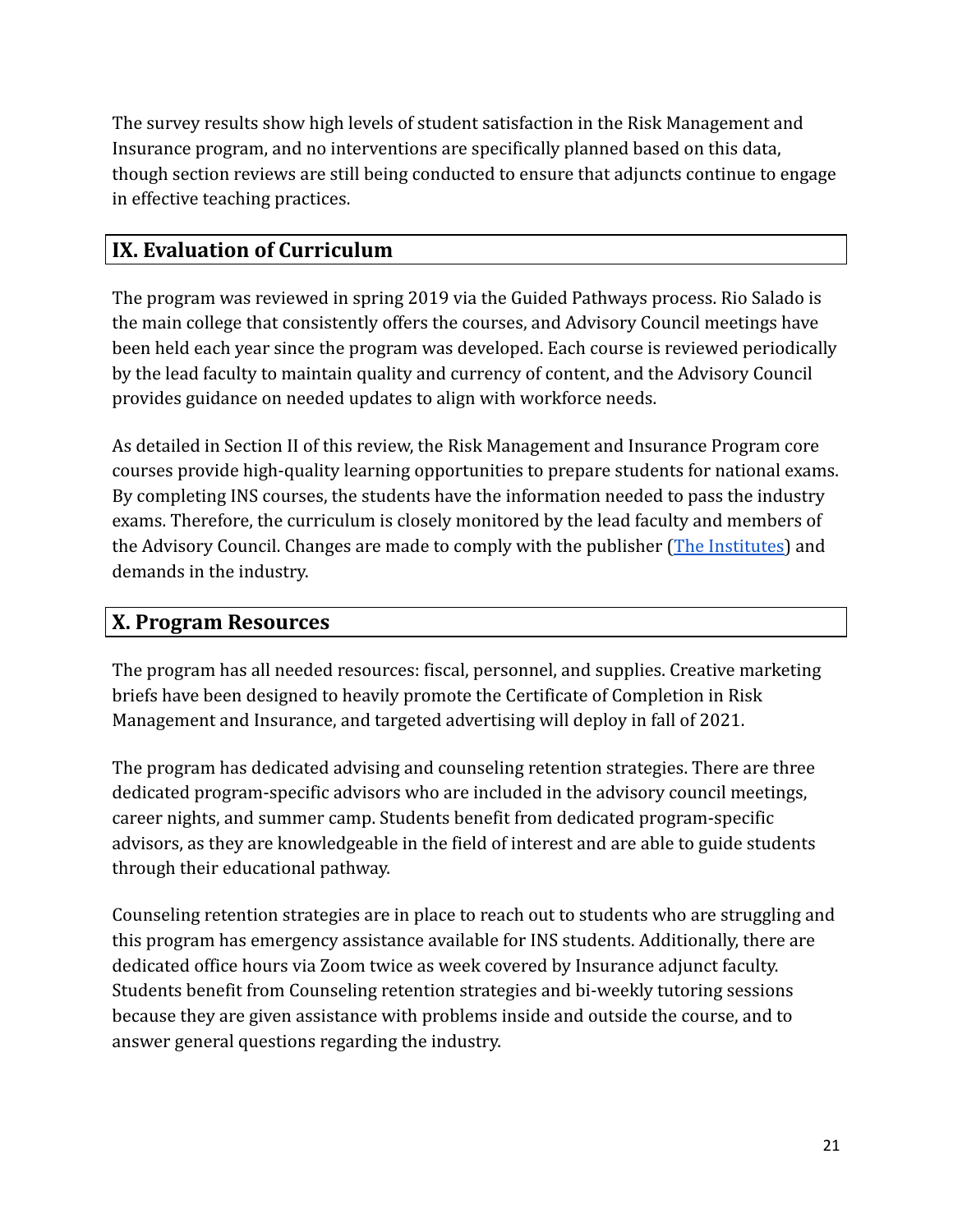## **XI. Program Recommendations, Decisions, and Action Plans**

### **● Best Practices**

In the Risk Management and Insurance program, an increase in academic rigor has been a goal. Since the industry is highly regulated, the courses and materials are updated with regularity to ensure compliance with the Institute's national exams standards, while using summative and formative assessments to increase knowledge and application of risk management and insurance practices. Thus, students are better prepared for current industry trends.

Integrating The Institute's national exams curriculum with college courses is a double benefit to students. By completing INS courses, the students have the information needed to pass the national exams and earn college credits. Collecting Rio Salado students' success rates on AINS with The Institutes is another important indicator that will provide evidence of how effective our curriculum is in preparation for the industry exam. As indicated in Section II, the department is working to set up a portal with The Institutes to access this data.

The Risk Management and Insurance lead is the content expert. His knowledge and skills have been an asset to the program since the beginning, and he currently works and teaches outside of Rio to keep abreast of current issues that may need to be added to the curriculum.

Beginning Spring 2021, weekly reports have been generated to alert the Chair when a student is enrolled in an INS course without meeting the stated prerequisite(s). The report is sent to the Registrar's office, and students are dropped for not meeting requirements.

Conducting proactive section reviews helps instructors understand expectations and assist in student retention. The adjunct faculty meet bi-annually to share best practices regarding engagement, responsiveness, and class management. In the department's all faculty meetings, there is a concentration on using rubrics and teaching the college-wide learning outcomes to better help students make connections between theory and practical application of the subject matter.

The Insurance Chair, the International Office, Dual Enrollment Department, RioNational team, and dedicated advisors meet frequently to collaborate on recruitment and retention strategies.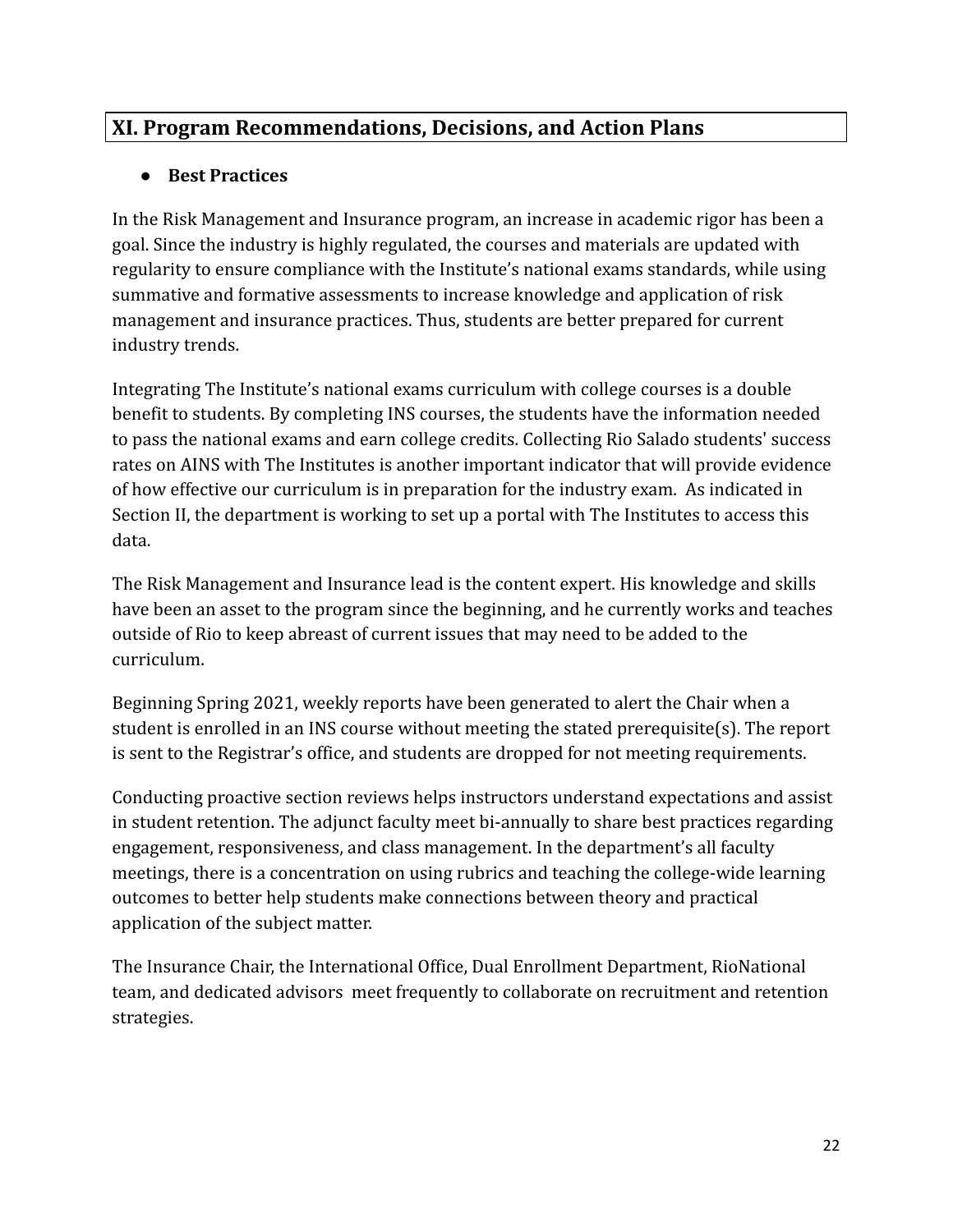Through scholarships, internships, apprenticeships, and the advisory council, support is highly available and valued in this program, which facilitates implementation of these best practices so the focus can be on student success and retention.

## **● Program Viability**

## **Job Outlook<sup>1</sup>**

Employment of insurance sales agents is projected to grow 5 percent from 2019 to 2029, faster than the average for all occupations.

Because the profitability of insurance companies depends on a steady stream of new customers, the demand for insurance sales agents is expected to continue. Employment growth will likely be strongest for independent sales agents as insurance companies rely more on brokerages and less on captive agents as a way to control costs.

Source: [US Bureau of Labor Statistics Latest Numbers](https://www.bls.gov)

### **Job Prospects**

College graduates who have sales ability, excellent customer-service skills, and expertise in a range of insurance and financial services products are likely to have the best prospects. Multilingual agents may have an advantage, because they can serve a wider customer base. In addition, insurance terminology is often technical, so agents who have a firm understanding of the relevant technical and legal terms also should be desirable to employers.

Many beginning agents fail to earn enough from commissions to meet their income goals. These agents may eventually transfer to other careers. Many job openings are likely to result from the need to replace agents who leave the occupation or retire.

### Source: [US Bureau of Labor Statistics Latest Numbers](https://www.bls.gov)

### **Pay**

The median annual wage for insurance sales agents was \$50,940 in May 2019. The median wage is the wage at which half the workers in an occupation earned more than that amount

<sup>1</sup> Insurance Sales Agent was used for this example because it was seen as the fastest growing occupation (**31%**) related to insurance studies in Arizona.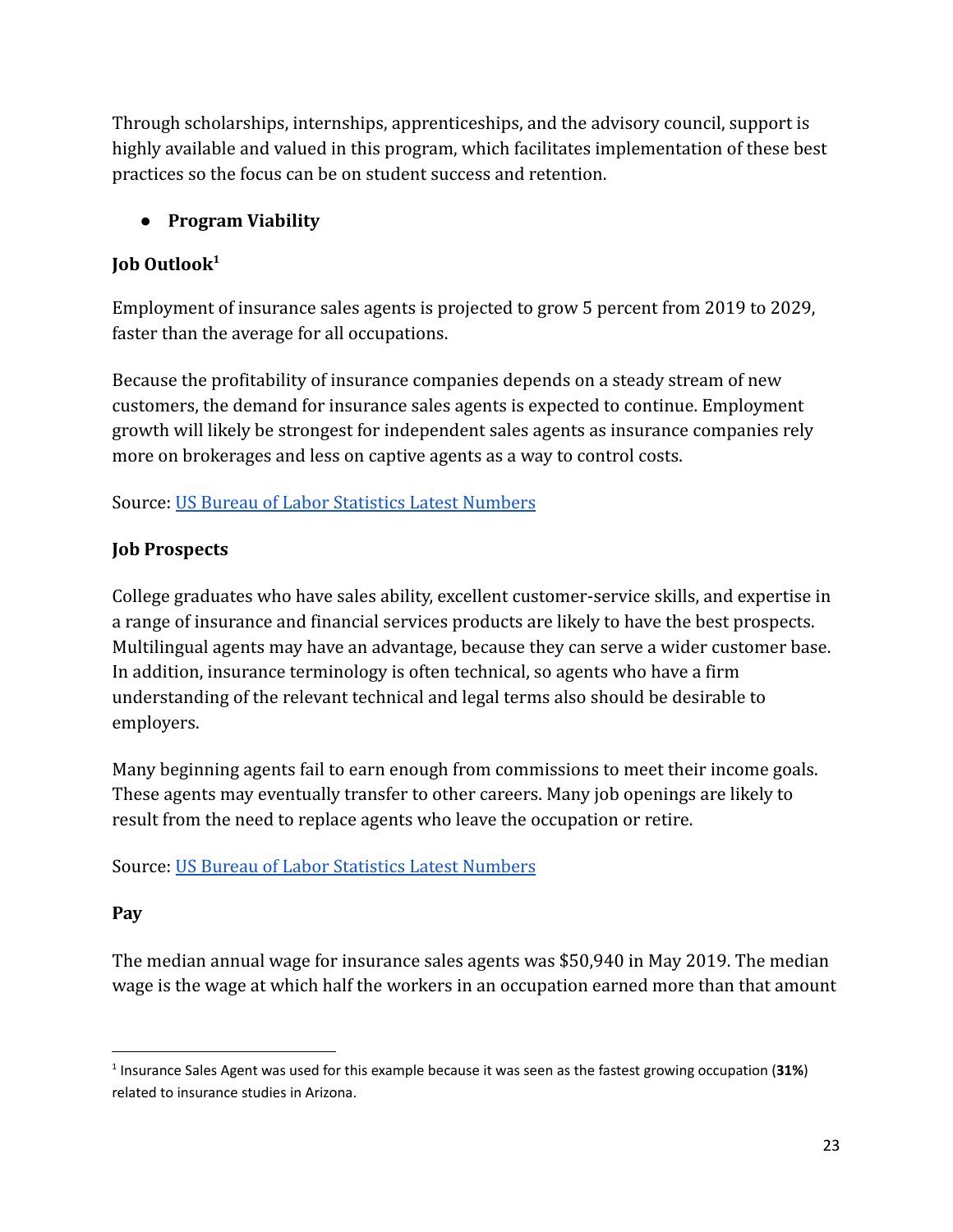and half earned less. The lowest 10 percent earned less than \$28,000, and the highest 10 percent earned more than \$125,500.

In May 2019, the median annual wages for insurance sales agents in the top industries in which they worked were as follows:

| Direct health and medical insurance carriers                        | \$65,180 |
|---------------------------------------------------------------------|----------|
| Direct insurance (except life, health, and medical) carriers 54,110 |          |
| Insurance agencies and brokerages                                   | 49.000   |

Source: [US Bureau of Labor Statistics Latest Numbers](https://www.bls.gov)

### **Industry Overview<sup>2</sup>**

| Region     | 2018 Jobs 2019 Jobs Change |                 |        | %Change |
|------------|----------------------------|-----------------|--------|---------|
| <b>USA</b> |                            | 827.649 843.087 | 15.438 | 1.9     |
| Arizona    | 24.396                     | 26.925          | 2,529  | 10.4    |

### **Projections for Employment**<sup>3</sup>

In Arizona, the number of insurance jobs is expected to grow at a faster rate than the overall average for all occupations (17%). Jobs for Insurances are expected to grow by 22%, or 6,740 jobs between 2018-2028.

Estimated Employment and Projected Growth\*

<sup>2</sup> United States vs Arizona

<sup>&</sup>lt;sup>3</sup> Overall Number of all jobs associated with insurance studies.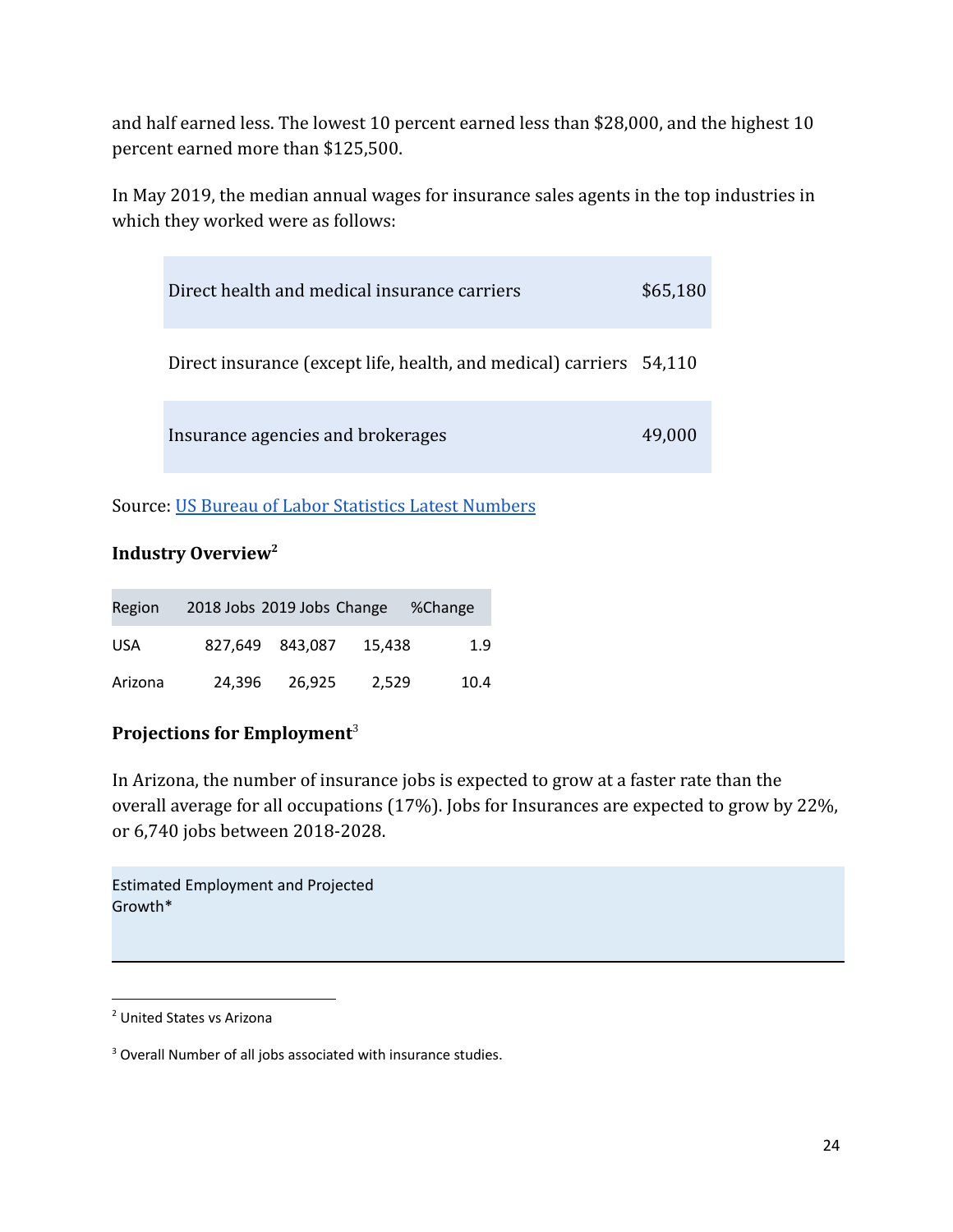| Geographic Area                                                                                                                                                                                                                           | Estimated  | Projected  | <b>Numeric</b> | Percent | Job <sup>**</sup> |
|-------------------------------------------------------------------------------------------------------------------------------------------------------------------------------------------------------------------------------------------|------------|------------|----------------|---------|-------------------|
| (Estimated Year-Projected Year)                                                                                                                                                                                                           | Employment | Employment | Change         | Change  | <b>Openings</b>   |
|                                                                                                                                                                                                                                           |            |            |                |         |                   |
| Arizona                                                                                                                                                                                                                                   |            |            |                |         |                   |
| $(2018 - 2028)$                                                                                                                                                                                                                           | 29,000     | 35,740     | 6,740          | 22%     | 36,700            |
| *Claims Adjusters, Examiners, and Investigators<br>Insurance Appraisers, Auto Damage<br><b>Insurance Underwriters</b><br><b>Insurance Sales Agents</b><br>Insurance Claims and Policy Processing Clerks<br>Insulation Workers, Mechanical |            |            |                |         |                   |
| ** Includes due to separation, due to transfers and<br>growth                                                                                                                                                                             |            |            |                |         |                   |

Source: [Employment Projections - Labor Market](https://www.azcommerce.com/oeo/labor-market/employment-projections/#content-block-1)

#### **● Action Plans**

When evaluating the Assessment Data Display for each INS course, the student count is extremely low: from one to four students. While the program is very small, there are more than four students taking assessments for each course. While conducting this review, it was discovered that a significant number of students do not declare the program early on. Thus, they are not included in the data reported for program-seeking students. Instead of initiating a separate PDCA cycle to address this, the current outreach efforts will be modified to ensure that we are including all students enrolled in INS courses, and that they have the necessary information to declare their program in the beginning.

In addition to better tracking of data for all INS students, this program needs targeted marketing and advertising efforts to increase enrollments. \$25,000 of the funding from State Farm was used to create marketing briefs to promote the Certificate of Completion in Risk Management and Insurance. The briefs include a situation analysis, program highlights, recommended strategy (short video and images) to draw interest, and analyses of the target audience. These marketing briefs were approved by the INS faculty chair. Starting July 1, 2021, the chair will be meeting with the marketing team to review, finalize, and approve promotional materials (flyers, video, social media posts). The marketing plan will go live in August/September and will run for 2 months.